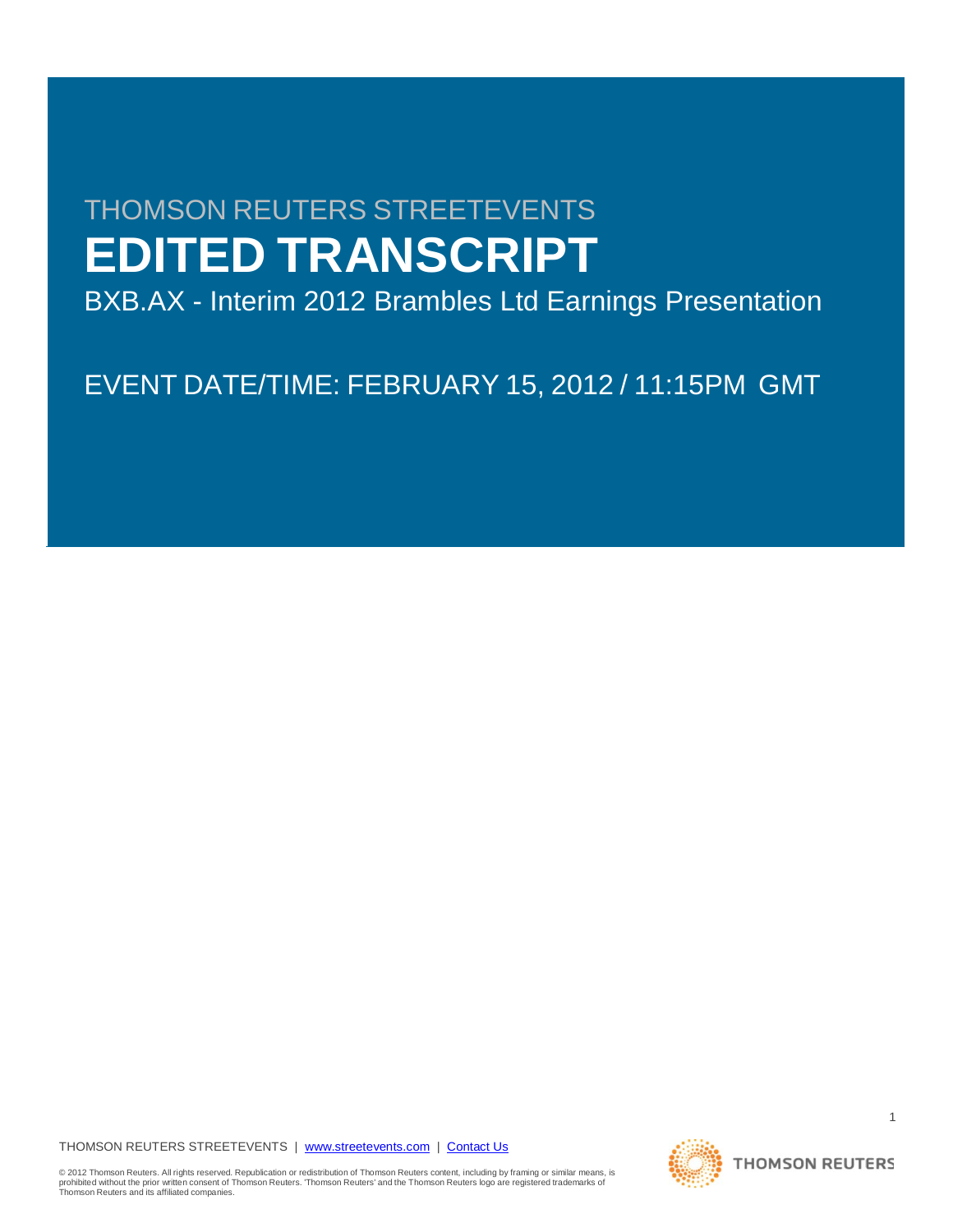### **CORPORATE PARTICIPANTS**

**Tom Gorman** *Brambles Limited - CEO* **Greg Hayes** *Brambles Limited - CFO* **James Hall** *Brambles Limited - Manager IR and Corporate Affairs*

### **CONFERENCE CALL PART ICIPANTS**

**Simon Mitchell** *UBS - Analyst* **Matt Spence** *Merrill Lynch - Research Analyst* **Cameron McDonald** *Deutsche Bank - Analyst* **Anthony Moulder** *Credit Suisse - Analyst* **Matt Crowe** *CBA Equities - Analyst* **Andrew Gibson** *Goldman Sachs - Analyst* **Russell Shaw** *Macquarie - Analyst* **Scott Carroll** *JP Morgan - Analyst* **Scott Ryall** *CLSA - Analyst*

### **PRESENTATION**

### **Tom Gorman** *- Brambles Limited - CEO*

Good morning everyone. I am Tom Gorman, CEO of Brambles. Let me thank you all for joining us for this morning's presentation.

I would like to start by giving you a general business update. Then I will take you through some of the highlights of our first half performance. As we do traditionally with these announcements, our CFO, Greg Hayes, will then cover a more detailed analysis of the results, and he will also make some comments on our outlook. I will then close with an update on the implementation of our strategy for growth in our Pooling Solutions business.

So, first, to the business update and results highlights. At the 2011 full year result last August we communicated plans to reorganise Brambles into dedicated pallets, RPC and Container segments. That was all aimed at facilitating our strategy of expanding and strengthening our global Pooling Solution operations.

That reorganisation has progressed as planned, including the integration of the IFCO Business acquired in March 2011. I am pleased to say that we are delivering the growth and efficiency programs that we communicated to you last August.

We are tightening the underlying profit guidance within the range we provided at that time. Our guidance now is within the range of \$1.05 billion to \$1.08 billion. That is at 30 June 2011 exchange rates. We expect an outcome to the divestment process for our Recall Information Management Business by the end of March of this year.

Highlights for the first half result included continued turnaround in our largest single country operation, and that is CHEP USA. We delivered further efficiencies in that business during the first half, at the same time as we were able to win back key customers, as well as adding new business.

In Europe conditions are more challenging, but our sales volume remains resilient in the face of a tough economic backdrop, and we are taking aggressive actions to address some of the cost pressures we are experiencing the Pallets operations. Our RPC, Container and emerging market Pallet operations are all growing in line with the forecast that we provided back in August. Indeed, all of our segments delivered net new business wins and sales growth.

Now, let me provide a more detailed business update. We outlined three key initiatives at the 2011 results in August. Sales growth in our RPC, Containers and emerging Pallets operations -- a \$550 million capital expenditure program over the 2012 and 2013 financial years to support growth, and \$100 million of synergies and

### THOMSON REUTERS STREETEVENTS | [www.streetevents.com](http://www.streetevents.com/) | [Contact Us](http://www010.streetevents.com/contact.asp)

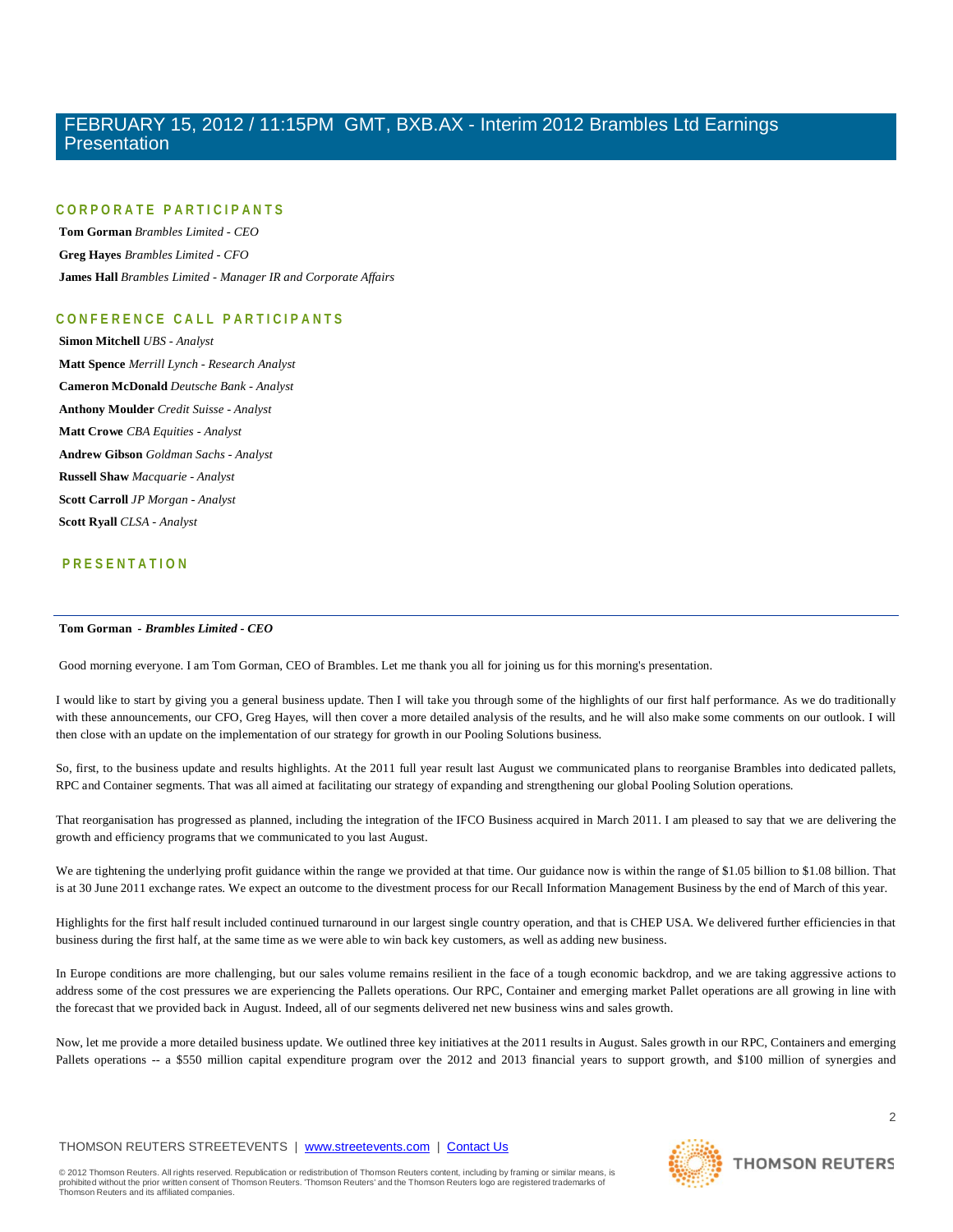efficiencies to be delivered in stages between now and the 2015 financial year. I am pleased to say that we are delivering what we said we would on all three fronts. I will talk in more detail about these initiatives a little later on.

In addition to the key initiatives in the pooling business we have also announced our intention to divest Recall. During the half Recall continued to deliver growth and a robust operating performance. It delivered a strong first half result, mostly because of the continued growth in its Document Management Solutions service line.

On an annualised basis the value of the net new business Recall won in the period was \$45 million. Recall is on track to deliver the \$180 million to \$195 million underlying profit that we have forecast for the full year. The divestment process is continuing as expected. We have had strong bidder interest and we now have a shortlist in place. We expect to report the outcome of this process by 31 March this year.

I would now like to touch on some of the highlights of our first half results. The corporate activity that we have been undertaking over the past 12 months has made this financial result a little more complex than usual. Recall is now part of discontinued operations, so will not be included in the headline numbers that I am about to present.

The headline numbers are also impacted by the contribution of IFCO and other smaller acquisitions we have made since the 2011 first half. For that reason, where appropriate, we will also comment on pro forma growth. In this case pro forma growth is growth calculated with a basis of comparison as if we had owned the acquired business during the prior corresponding period. All the numbers that I will present are in US dollars with growth on an actual currency basis. Let's get started.

Sales revenue from continuing operations was almost \$2.4 billion. That is up 34%, reflecting the IFCO acquisition, the strong sales growth in RPCs, Containers and emerging markets, and net new business wins that we have been able to achieve in all of our segments.

Operating profit, which is after significant items, was \$372 million, and that is up 21%. Underlying profit, which excludes the impact of significant items, was \$385 million. That, in fact, is up 23%. This was a solid result in ongoing challenging conditions as we started to deliver on our growth strategy.

On a pro forma basis -- and, again, that is assuming that we owned IFCO and the other acquired businesses for the comparable period -- sales revenue was up 9% and underlying profit was up 8%.

Our basic earnings per share from continuing operations was \$0.142, up 14% and, as you have now seen, we have declared a dividend of AUD0.13. That is in line with the 2011 interim and final dividends.

Our ability to win new business by increasing our penetration and entering new segments and sectors really remains central to our overall strategy. In the half, net new business wins in our three Pooling Solutions segments were \$56 million, while the annualised value of that net new business won in the period was \$105 million, which is about equivalent to our 2011 financial year new business win run rate on a pro forma basis.

The contribution from the America's Pallets business was particularly strong in the period, reflecting the very positive momentum in CHEP USA, where we are winning back key customers.

In RPCs the relatively low annualised value of business won in the period, relative to the net new business, reflects the strong rate of growth in the prior year and the focus on driving sales in Europe by increasing penetration with our existing retail partners.

Now, giving a bit more detail and an overview of our Pallets segment result I will start with the Americas region, where I am very pleased to say we are seeing the benefits of our turnaround program. In addition to the integration of the IFCO Pallet Management Services operation this has enabled us to offer a broader range of services to existing and potential customers in the USA, and the acquisition in November of Paramount Pallet in Canada provides the same benefits for our Canadian customers.

Sales revenue in the half was \$984 million, which is up 28%, or 6% on a pro forma basis. New business wins drove growth in all regions, with the key customer, Pepsi, returning to CHEP in the USA, as we have announced, back in November.

We continue to increase our penetration with small to medium sized enterprises, adding more than 600 smaller customers to our books in the first half. Other key customer wins included Pepsi in Brazil, the Food company La Costena in Mexico and Unilever in Chile.

Underlying profit in the Americas region was \$158 million, which is up 28%,29% or 23% on a pro-forma basis. There were additional efficiencies in the delivery of our Better Everyday business improvement program in CHEP USA, as well as benefits from our improved customer mix and some modest pricing benefits.

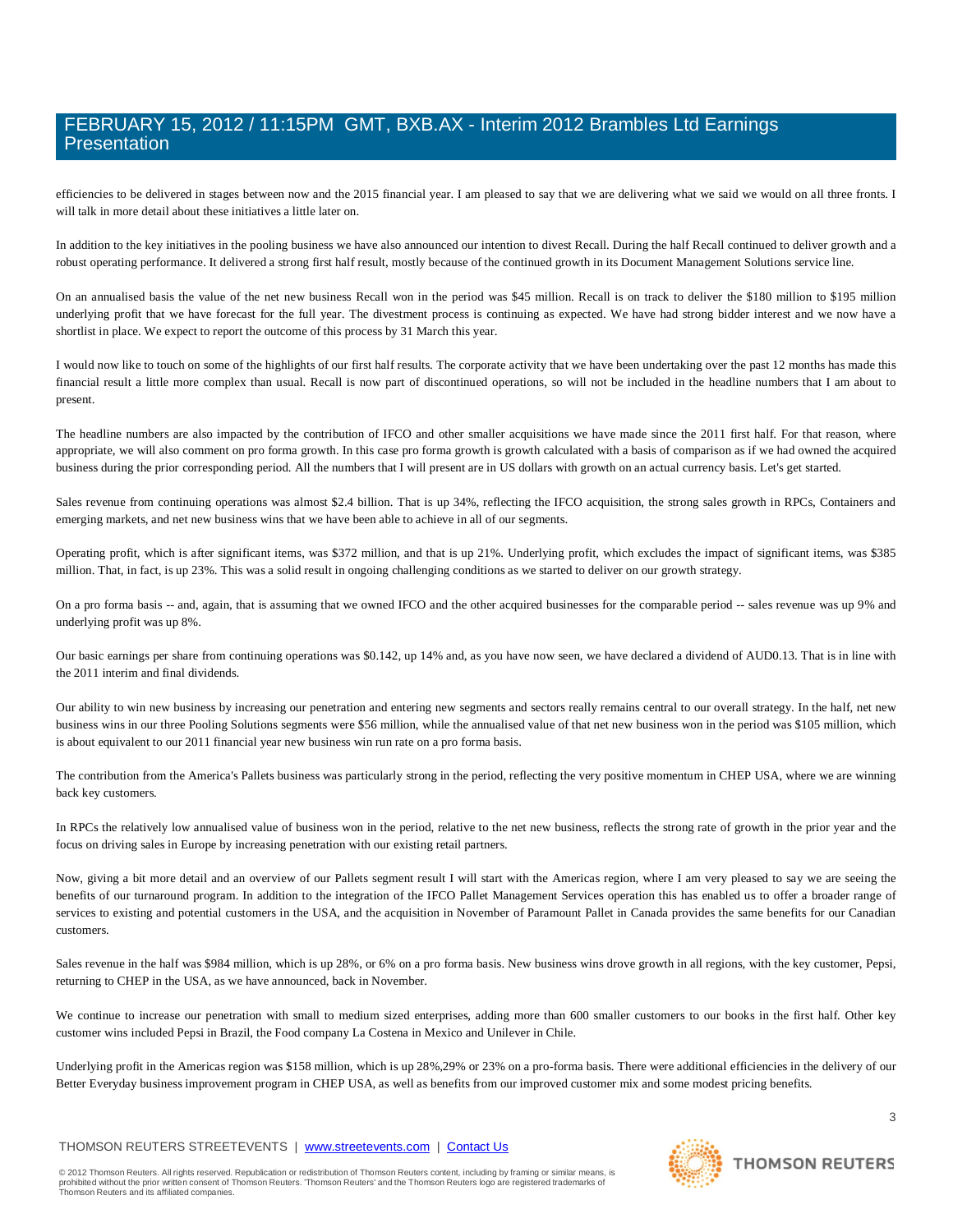Now, moving on to Europe, Middle East and Africa regions of the Pallets business, sales revenue remained very resilient in the period, rising 5% to \$673 million. As weakness in our larger markets of Spain, France and the UK was more than offset by continuing penetration in the rest of western Europe and expansion in Middle East and Africa and central and eastern European regions. We do anticipate continued sales growth in the second half of 2012 compared with the 2011 second half.

To support our customers' continued geographic expansion we announced back in November our intention to expand into the Balkan and Baltic regions and we have recently opened an office in Bucharest to support those initiatives.

Key customer wins in the period included the cheese company Garcia Baquero in Spain and, as we support major customers as they expand outside of Western Europe, we have also won business with Danone Waters in Poland, Nestle Waters and Kimberly-Clark in Turkey.

Underlying profit in EMEA was \$136 million, which is down 8%. In Western Europe, while we generated pricing growth and efficiencies, they were not sufficient to offset cost pressures. In addition, our strong sales growth in Central and Eastern Europe has led to some up front costs. Nonetheless, the profit result is below our expectations. We are taking actions to address these cost pressures, about which I will now talk in more detail.

Our European operations have, until recently, performed well, despite the economic instability in this part of the world, maintaining sales growth and solid margins, while we have invested in quality and new market expansion. However, the economic and competitive pressures have now reached a point that we have been unable to offset rising costs with pricing and efficiencies, and we will need to take more aggressive measures to attack these costs.

The cost pressures in the period fell into three main categories; higher inflation, in particular for fuel and lumber; development costs and sales mix impacts from growing our eastern European business and incremental investments in net quality spending.

As previously communicated we expect incremental quality investment to be \$10 million for the full year, half of which we incurred in the first half. We anticipate that neither the inflationary nor the other pressures, or the economic or competitive situation, will improve materially in the short term.

Now, we have identified plant and logistics efficiencies incremental to those we have already announced under our global Pallet efficiencies program, and we have already started taking targeted actions to reduce overheads. In addition, we do expect some improved pricing initiatives to flow through in the coming months. We are targeting improvement in the second half versus the six months ended December 2011.

Notwithstanding these pressures, increased quality spending has been the right thing to do, and we remain committed to supporting our customers by investing in expanding our Business eastward, reflecting the structural shift in the European supply chain.

We will go into much more detail about our cost actions at the investment market briefing in Zurich next month.

Now, moving on to the Asia-Pacific region of the Pallets business, this area continues to perform solidly. Sales revenue was \$187 million in the first half, which is up 15%. Sales volume rose in Australia and New Zealand and there was continued strong new business growth in Asia.

Key customer wins included major brands such as Colgate-Palmolive, Murray-Goulburn and Pacific Brands in Australia, Danone Waters and the appliance maker Midea in China, and major FMCG group Reckitt Benckiser, Reliance Retail and the manufacturer ITC in India.

Underlying profit was up 17% to \$36 million, reflecting sales growth and improved profitability in Asia. We have previously stated that CHEP China, including the Pallets operations reported here and the Automotive operations which is now reported in the Containers group. We had indicated that this Group would break even on a run rate basis in the second half, and that remains the case. However, the Pallet operations, on a standalone basis, were, in fact, already profitable in China in the first half of the year.

Now let us move to the RPC segment, for which I will talk only about pro forma numbers, as this is the most meaningful way to present, given the impact of the IFCO acquisition. The RPC operations are performing strongly, having taken over control of the CHEP Europe RPC operation in October, enabling us to deliver pro forma sales revenue growth of 18%, to \$387 million.

We delivered growth in all regions from increasing penetration with existing customers, new business growth from expanding with new retailers, in particular in the Americas region, and the roll-out of new products such as our banana, egg and berry crates.

#### THOMSON REUTERS STREETEVENTS | [www.streetevents.com](http://www.streetevents.com/) | [Contact Us](http://www010.streetevents.com/contact.asp)

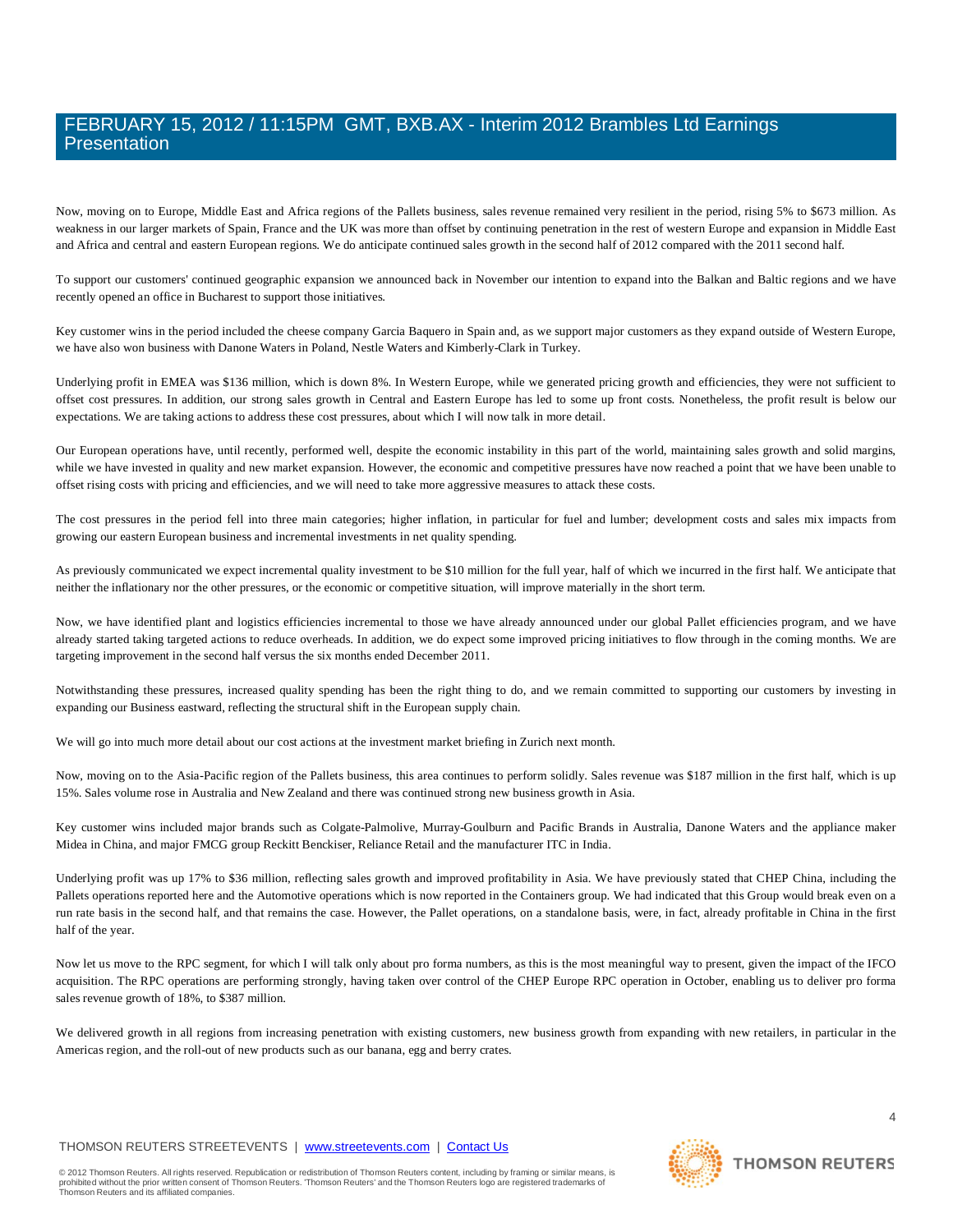Key retailer wins in the period included Loblaw's in Canada, Brookshire's in the USA, Cencosud in Argentina and Sonda in Brazil. On a pro forma basis, which includes an adjustment for acquisition amortisation costs and the alignment of IFCO's depreciation policy with the rest of Brambles, underlying profit was up 10% to \$54 million. This includes the impact of set up costs on new sales initiatives. The RPC business has a strong outlook and will continue to deliver incremental returns on capital at least as good as those in the Pallet segment.

Our Container segment also has a bright outlook. The segment contains our pre-existing operation in the Catalyst and Chemical Containers group, European Automotive and Australian Automotive and Bulk Containers sector, as well as our start up, or new acquired operations, in the US and emerging market Automotive sectors, in US Bulk Containers and, of course, in CHEP Aerospace Solutions.

In the first half sales revenue was up 30% to \$135 million. This is reflecting new business wins in all sectors. Key wins included Brilliance and Changan Ford Mazda Automotive in the Chinese auto sector, Continental, Valeo and Cummins in the Indian Automotive sector, Unilever Food Solutions, Dr Pepper Snapple and Kroger in US Bulk Containers, and Scandinavian Airlines in CHEP Aerospace.

Underlying profit was \$16 million, which is up 4%. There was profitable growth in the Catalyst and Chemical Containers group and European Automotive operations. This profit offset the cost of progressing our expansion plans in US Auto and Bulk Containers and, of course, launching CHEP Aerospace Solutions.

Over the long term we are confident the Container segment can deliver return on capital in excess of 20% as our start up operations mature.

Again, we will discuss these operations in more detail at the investment market briefing in Zurich.

Finally, I will review Recall, which we are required to report as a discontinued operation because of our intention to sell the Business. Recall sales revenue was up 9% in the first half, to \$418 million. This reflected continued robust growth, particularly in the Document Management Solutions service line, which has now reached total global carton volumes of more than 100 million.

Operating profit, excluding significant items from restructuring and the divestment process, was up 21%, to \$71 million, as the restructuring has been delivering greater efficiency.

It is my pleasure now to hand over to Greg. He will take us through a more detailed analysis of the results.

#### **Greg Hayes** *- Brambles Limited - CFO*

Thanks Tom and welcome, everyone. I will start by taking you through the Group result at a high level in order to reconcile some of the complicating factors of this result related to our recent corporate activity.

Reading from the left of this slide operating profit from continuing operations was \$372 million for the half. This included \$13 million of significant items which were primarily related to the integration of IFCO and costs associated with the reorganisation of our Pooling Solutions businesses into three new segments. We also incurred a \$6 million cost because of the accounting outcome of a change to the South African pension scheme from a defined benefit to a defined contribution plan.

There is a slide in the appendices to this presentation detailing significant items.

So, excluding significant items, underlying profit from continuing operations were \$385 million. In discontinued operations, profit before tax and significant items was \$67 million. Recall was \$71 million of this, with a small balance related to costs associated with other previously discontinued operations.

You will note that in our balance sheet all of Recall's assets and liabilities are disclosed within current assets and liabilities. A separate balance sheet for discontinued operations is shown in note 6 of our appendix 4D disclosure for this result.

If we had not shown Recall as discontinued in these results our Group underlying profit would have been \$453 million at actual exchange rates. For completeness I have shown the FX impact if we were to convert this number back to 30 June 2011 rates, as those are the rates we previously used to give guidance for this financial year.

Now, let us focus on our continuing Pooling Solutions business. Unless otherwise stated I will be using constant currency comparisons to explain the growth year-onyear. Our sales revenue from continuing operations for the half was up 32%, mostly as a result of acquisitions. On a pro forma basis, assuming we owned these businesses in the prior corresponding period, sales revenue was up 7%.

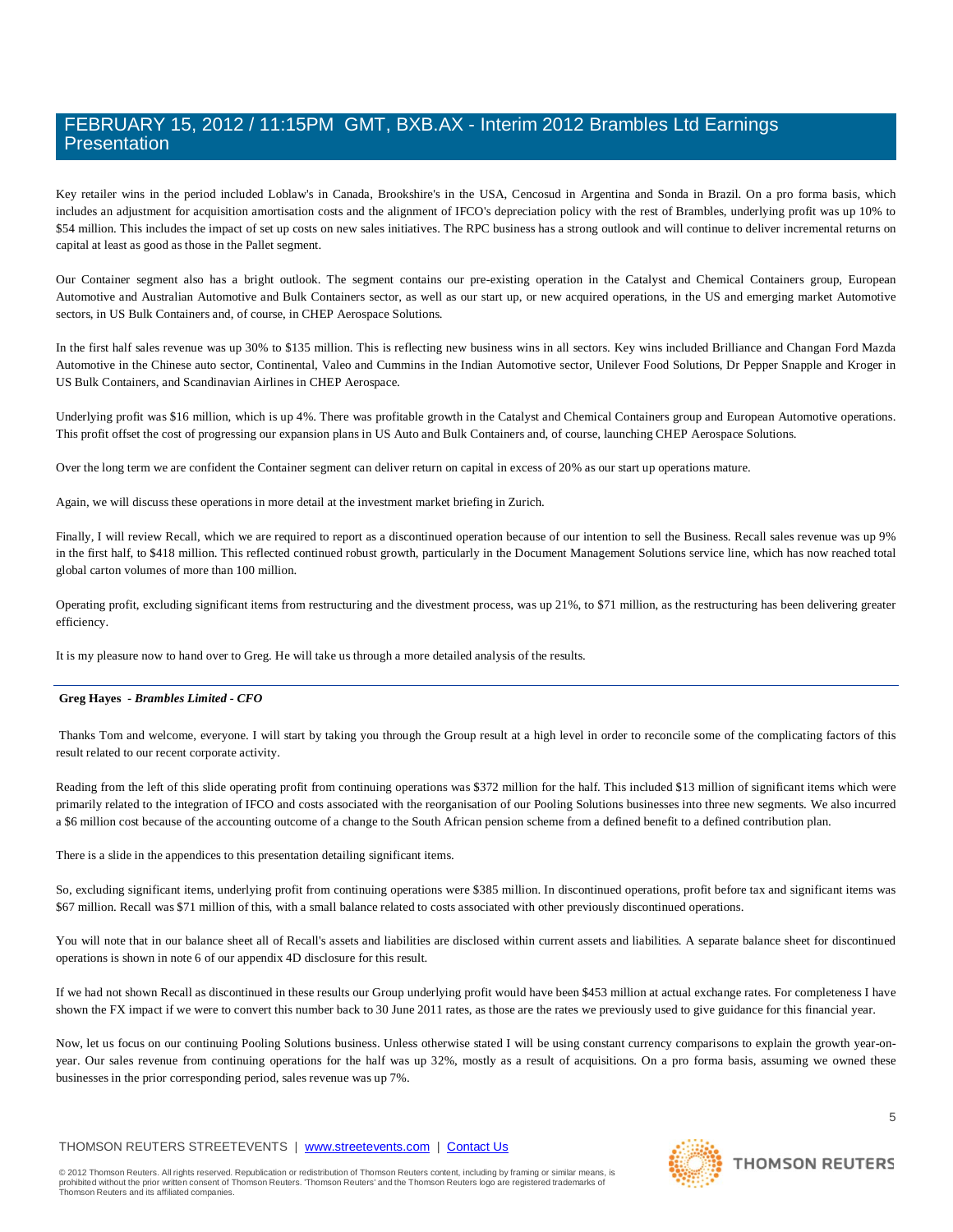The three regions of the Pallets segment all delivered increased sales. It is pleasing to report that a large part of our continuing operations sales growth was from the \$56 million of net new business wins that Tom previously mentioned. These contributed 2.5% of sales growth. This shows our continued ability to win new customers even in uncertain economic times.

Organic sales grew strongly in the RPCs and Containers segments, but was relatively low across the Pallets businesses. Underlying profit, excluding significant items, was up 22%, or 8% on a pro forma basis.

The profit outcome reflects the contribution of higher sales across all businesses. Significant margin improvements in the CHEP Pallets operations in the Americas reflected the continued reduction of net costs associated with the Better Everyday Program which, at the Group level, more than offset inflationary pressures in Europe and the cost of investing in future growth in emerging markets, RPCs and Containers.

Profit before tax increased 14%. Our interest expense was \$27 million higher, principally because of funding costs for the IFCO acquisition and a one-off payment to settle a court outcome relating to a tax dispute in Spain.

Profit after tax from continuing operations increased 18%. The effective tax rate of 26% was lower than the prior corresponding period because of the recoupment of prior year tax losses in CHEP China and a further step up in the Australian cost base. The effective tax rate for continuing operations underlying profit was 28%.

The waterfall chart on slide 21 shows that continuing operations sales revenue grew 32% on a constant currency basis, from \$1.76 billion to \$2.33 billion. On this slide we are showing \$417 million of pro forma sales revenue in the prior corresponding half to make it easier to illustrate the elements that make up our 7% pro forma constant currency sales growth.

Growth of 3% was, largely, organic, particularly in the IFCO RPCs business, which has been expanding with existing customers in both the US and Europe. Organic growth in our largest Pallets markets of the US and Western Europe was flat because of the subdued economic conditions.

Net new business wins contributed 2.5% of our pro forma sales growth, with all segments and regions contributing. Pricing in mix rose a little more than 1%, impacted by the continued subdued conditions in our mature markets. Of this, the price represents 1%, which is an improvement on what we have seen in recent periods.

Pallet sales increased 16% on the prior comparable period. Not surprisingly, the inclusion of IFCO Pallet Management Services in the USA contributed 11% of this growth. On a pro forma basis America's sales grew 6%.

CHEP USA delivered 3% growth. Canada delivered 6% and Latin America delivered a very strong 18% growth. Organic volume was up 2%, driven by the growth in PMS, Canada and Latin America.

In EMEA sales were up 3%. Within this result Western Europe was up 1%. Central and Eastern Europe was up 33% and Middle East and Africa was up 14%. Organic volumes were flat as volume growth in Africa, several developed European countries and emerging regions was offset by declines in volumes in Spain in particular.

In the Asia-Pacific Pallets business sales were up 7%, mainly as a result of growth in the fast moving consumer goods sector in our emerging Asian operations.

I will now move to explain the profitability of each of the Pallets regions. To assist comparability I have included the EBIT reported by IFCO in the first half of the 2011 financial year, adjusted for the amortisation we have incurred as a result of acquired intangible assets, which was \$1.5 million for Pallet Management Services for the half in the US.

In the Americas operating profit increased 20% on a pro forma basis. Operating profit margins, excluding Pallet Management Services, improved from 16% to 18%. Volume price and mix contributed \$32 million of additional profit, while the Better Everyday Program delivered \$24 million of efficiencies, in line with our expectations.

Although storage costs came down, direct costs increased \$20 million, principally related to higher transportation costs, in addition to which there were higher costs for lumber, asset recovery, retailer reimbursements and depreciation. Other costs increased \$7 million, reflecting inflationary pressures and head count growth in Latin America, as well as continued investment in lean logistics.

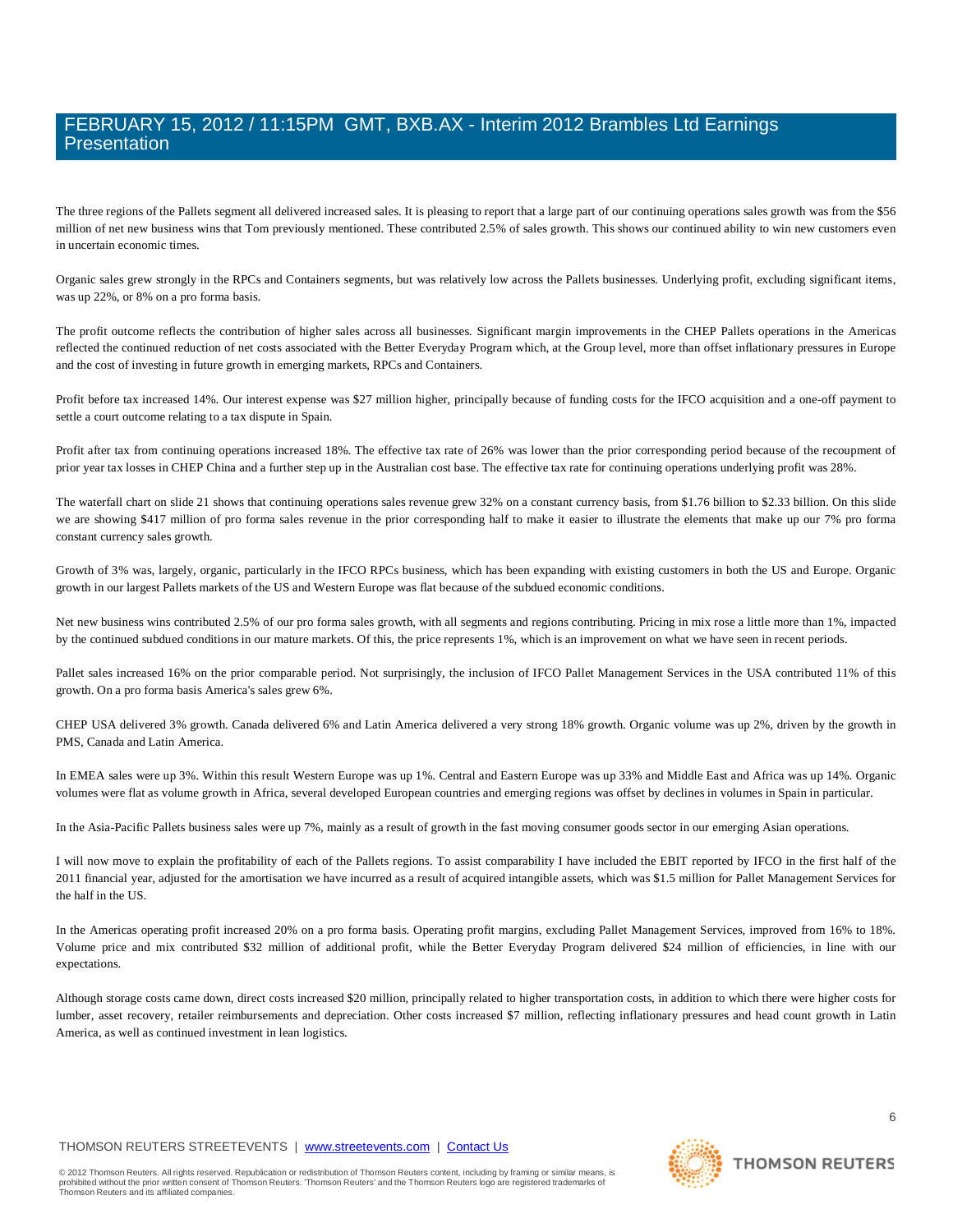In EMEA our operating profit from Pallets fell compared with the first half of the 2011 financial year, despite an increase in sales, which had driven \$13 million of volume, price and mix benefit. As we have previously communicated, we continue to invest in the quality of the Pallet pool, spending an additional \$5 million in the period, a level of incremental investment we expect to maintain in the second half.

As Tom has discussed EMEA business faced a number of inflationary pressures which it was not able to offset through efficiencies or pass on to customers in pricing amid a challenging, economic and competitive environment. The \$14 million of cost inflation included \$12 million for lumber and fuel, and there was also \$2 million of indirect salary inflation.

During the period we continued to invest in Central and Eastern Europe. The \$4 million of expansion costs shown here includes the impact of lower gross margins in this region as we set up the Business, and also the indirect costs required to establish growth.

In the Asia-Pacific region 7% sales growth contributed \$7 million of growth in volume, price and mix. There was a \$2 million increase in direct costs, mainly for increased depreciation in Asia, in line with growth in that region.

The \$3 million of other costs related to lower compensations compared with the first half of the 2011 financial year, when there were several one-off receipts and other small inflationary increases. The region continues its profitable growth.

Now, turning to the RPC segment, in which sales revenue increased by \$84 million to \$377 million, mainly because of the contribution from IFCO. On a pro forma basis, including results for IFCO in the corresponding period, sales rose a solid 15%, in line with our previous guidance.

The Americas region continues to lead this growth, as IFCO increases its penetration with existing customers, converts new retailers from disposable solutions to RPCs and introduces new products.

The Europe region grew sales 16% in the period on strong organic growth and continued net new business wins.

The ANZ and South Africa businesses also continued to grow healthily. Underlying profit on a pro forma basis increased 5%, hence comparable margins fell one percentage point, which I shall analyse more on the next slide.

On slide 27 we show a pro forma profit comparison for RPCs. Operating profit in the first half of the 2011 financial year, prior to the acquisition of IFCO, was \$13 million. The pro forma addition includes \$36 million of IFCO EBIT from that period, which we have adjusted for the \$10.5 million amortisation expense we are now incurring, as well as the \$5 million of additional depreciation we are incurring following the alignment of IFCO's depreciation policy with CHEPS. The 15% sales growth contributed \$10 million.

Under indirect costs there was a \$2 million increase in transport costs in the US as minor short term inefficiencies occurred as the Business expands rapidly. In Europe we incurred \$3 million of additional logistics reimbursement costs.

Now, moving to containers, sales revenue grew 26% compared with the comparable period last financial year. Growth in the Automotive sector reflected strong organic growth in Europe, in particular Germany and the UK, and also the ramp up of contracts in the USA.

The Catalyst and Chemicals Containers business experienced increased activity with its existing customer base. CAPS, the newly acquired intermediate bulk Containers business in the US, and our new Aerospace Solutions operations, are starting to contribute significant sales revenue. Operating profit in the Containers segment was up 4%. The slower rate of growth for the sales reflecting the development stage of the Business and the investments we are making in long term growth.

Looking at operating profit in Containers more closely, on slide 29, sales growth delivered \$5 million of additional volume, price and mix. This was partially offset by additional direct costs incurred in relation to fuel increases and the increased relocations in Europe.

The remaining cost increases are primarily for investments for future growth and expansion in this sector, specifically the Aerospace Solutions business and the Automotive business in the US.

Finally, now, to Recall, which, as I explained earlier, is included in discontinued operations in the appendix 4D. Recall achieved 5% sales growth, with improvement in all regions, reflecting ongoing growth in the storage of physical and digital information. Carton volumes grew 4% with expansions from new business wins in organic growth in the Americas and Europe. Cartons now exceed 100 million units, as Tom has already mentioned.

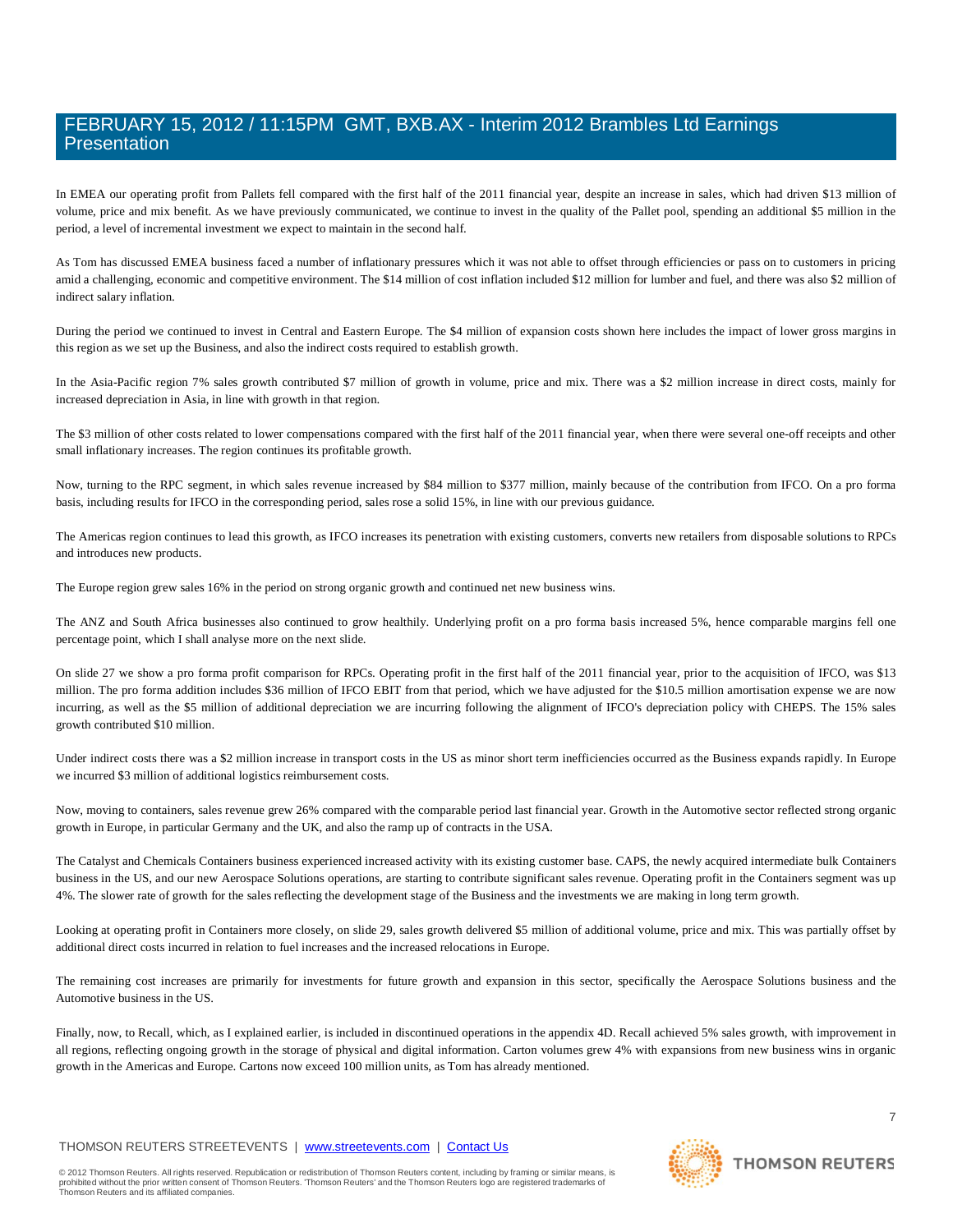Growth in Recalls rest of world region, which is predominantly Asia-Pacific, was low as it was impacted by a reduction in Document Management Solutions activity in Australia. Underlying profit improved 15% because of sales growth and cost savings resulting from restructuring activities that occurred in the half. The underlying profit margin improved two percentage points to 17%. Significant items include the restructuring activity and also costs associated with the divestment process.

Slide 31 is a waterfall chart showing the components of Recall's operating profit, which was primarily due to the aforementioned significant items. Volume, price and mix more than offset increased property expenses appearing in direct costs. Other costs fell \$1 million as savings from the restructuring more than offset inflationary cost increases and costs to support investments in IT.

Now I turn to cash and financing. I will go through slide 33 on cash flow, noting that it is actual foreign exchange rates. Operating cash flow at \$132 million was \$144 million lower than the first half of 2011, principally because of a \$173 million increase in capital expenditure and increased working capital, which more than offset the increase in EBITDA.

In line with our previous guidance capital expenditure increased to support growth. CHEPS Pallet CapEx increase was mainly to support growth in emerging markets, as well as the continued roll-out of new pallets and platforms. RPCs CapEx increased \$119 million as IFCO continued to invest for future growth. CapEx also increased in Containers to support future growth.

Working capital increased \$76 million in the period. This was an increase of \$70 million compared with the first half of 2011, when there was little movement in working capital balances. The majority of the increased working capital was in the CHEP Pallets business, including \$20 million of additional VAT debtors in Spain as a result of the timing of transfers of Pallets as part of our Pallet Centralisation Program.

The remainder of the working capital increase was due to lower creditor days outstanding, in response to the tough economic conditions for our suppliers. We have not seen any significant increase in bad debts in the period.

Tax paid increased due to the profit increase and the timing of tax installments were interest increased in line with the increased interest expense to fund the IFCO acquisition.

Dividends paid increased on the prior year because of the suspension of the DRP, which was in place in the prior corresponding period. There was also an increase in the 2011 final dividend and an impact from the higher -- stronger Australian dollar.

Now, looking at capital expenditure on an accruals basis, on slide 34, and excluding the timing of payments, we can see that CapEx for the continuing Pooling Solutions operations grew by \$146 million, compared with the first half of 2011. As previously discussed, this was predominantly because of the IFCO and Containers acquisitions and our capital needs to support future growth.

I have also included the element of CapEx that we have identified for growth in emerging markets, RPCs and Containers on this chart. We incurred \$160 million of CapEx in these areas in this period, which is in line with our previous guidance of \$250 million for the full year.

Growth CapEx is expected to be lower in the second half because of seasonality impacts, particularly in emerging markets, where Christmas and the Chinese New Year have an impact and result in higher first half CapEx. We expect total second half CapEx to be broadly equivalent to the first half.

On slide 35 we look at our financial metrics, where net debt at 31 December 2011 was \$3.2 billion, up \$200 million from June 2011, mainly because of negative free cash flow, partially offset by the weaker Euro, which reduced our net debt in that currency. Net debt to EBITDA, which includes discontinued operations, was 2.2 times, up from 1.4 times in the first half of last year, reflecting higher debt because of the IFCO acquisition.

EBITDA interest cover fell to 8.8 times, largely because of the increase in interest expense. Exposure to interest rate movements is limited as about 50% of Group debt is at fixed rates. The total committed credit facility stood at \$4.1 billion at 31 December 2011, with \$870 million undrawn. The duration of debt portfolio was 4.2 years at 31 December.

I will now turn to our outlook for the remainder of the 2012 financial year. Consistently, our guidance remains subject to unforeseen circumstances and economic uncertainty. Yet, despite this, we continue to expect constant currency sales revenue growth for all business units. We are tightening our Group underlying profit guidance to a range of \$1.05 billion to \$1.08 billion compared with the August 2011 range of \$1.04 billion to \$1.1 billion, and note that these are still at 30 June 2011 foreign exchange rates.

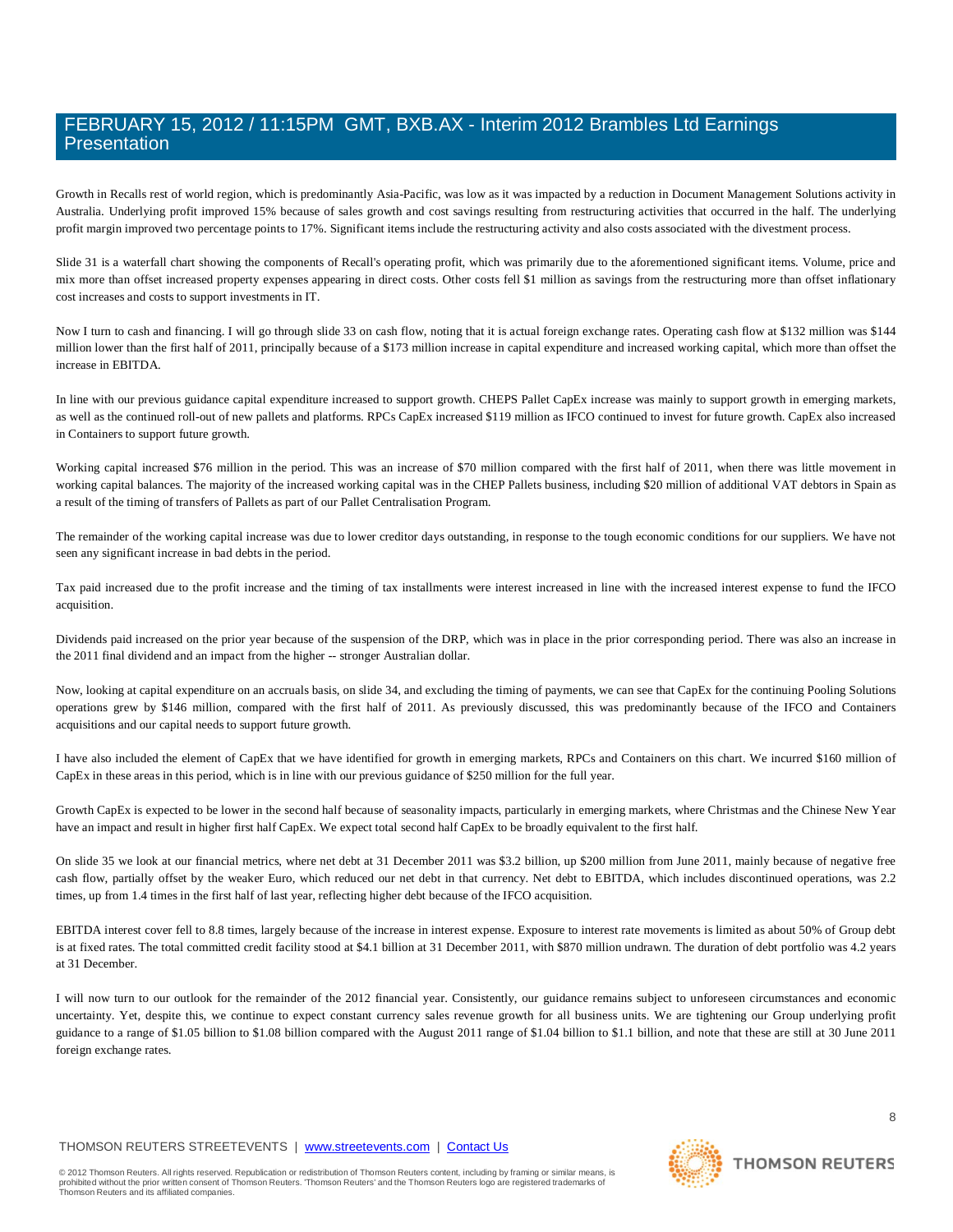This tightening reflects the impacts of the anticipated full year performance of the European Palace operations on group profit. Now, our guidance is for the whole Brambles group, including recall for a full year, where we continue to expect underlying profit of \$180 million to \$195 million. We expect net finance costs for the full year to be \$170 million at 30 June 2011 FX rates, \$10 million higher than our previous guidance, relating to interest payable on the settlement of court disputes in Spain and Australia. We continue to expect an effective tax rate on underlying profit of 29%.

Now, I thank for listening and I'll now hand back to Tom.

#### **Tom Gorman** *- Brambles Limited - CEO*

Well, thanks very much, Greg. I'd like to now close by providing an update on the implementation of some of the strategic initiatives that we outlined at the 2011 full year result. As I mentioned at the start, we outlined three key initiatives at the full year result in August 2011, against of which we are making progress as anticipated and we remain confident of delivering within our guidance for the full year.

We are delivering our growth targets in RPCs, containers and emerging markets. We are investing to support our growth and our \$100 million synergy and efficiency program is, in fact, on track. The IFCO integration has gone well. In RPCs the CHEP Europe operations have been successfully transferred under the leadership of IFCO in Germany. The IFCO Pallet Management Service operations are performing strongly and they are now reporting into the CHEP team in the America's region, enabling additional commercial opportunities for our business and giving our customers access to a broader range of services.

In August we forecast that we would deliver \$5 million from rationalising the European RPC Network this financial year and we remain on track to deliver against that objective. In Pallets we are on track to deliver the first \$5 million this financial year of a total \$35 million of annualised synergies, which we expect to achieve in full in the 2014 financial year. We are also on track with achieving the first \$10 million of our 2015 financial year target of \$60 million of annualised global operations and logistics efficiencies.

We are also delivering our sales targets in the growth areas of emerging pallets, and markets for emerging pallets, RPCs and containers. In the emerging markets pallets operation the first half constant currency sales revenue was \$225 million. This is in line with our forecast in August 2011, a growth of at least 15%. Emerging markets currently account for 12% of total pallet sales. In RPCs constant currency sales growth was 15%, again in line with our target and we are on track to deliver the same rate of growth for the full year.

In containers we forecast sales in the growth areas of US Automotive, US Bulk Containers and Aerospace Solutions would double in each of the 2012 and 2013 financial years to more than \$100 million. The first half performance was well ahead of this rate, reflecting the impact of acquisitions and it may moderate slightly in the months to come. But the \$100 million target remains appropriate for the 2013 financial year.

Finally, we gave CapEx guidance for \$550 million of capital expenditure over the 2012 and 2013 financial year again, this was at 30 June 2011 foreign exchange rate. This expenditure was to support our expansion in RPCs, the three growth areas in the containers business and emerging market's pallets operations.

As Greg has already explained, our CapEx for this financial year is somewhat weighted to the first half, but that does not affect our forecast for the full year, or for 2013 financial year. We remain committed to these growth plans, all of which are for a long term return on capital profile of at least 20%, in line with our developed markets operations in the pallets segment. We will talk more about some of these opportunities again at the Investment Market Briefing in Zurich next month.

I'd now like to close with some remarks before we open up to questions. As we've discussed, we have undertaken or reorganisation successfully. We are on track to deliver our growth and efficiency programs. We've tightened our underlying profit guidance range and we continue to expect an outcome to the recall divestment process by the end of March.

Our first half results demonstrated that our growth programs are, in fact, delivering as forecast, that we have continued sales momentum throughout the business and at that the CHEP USA turnaround has, in fact, delivered results, with the both the economy and competitive situation improving in the US.

In Europe the situation is more challenging on both the economic and the competitive front, but we are taking offsetting actions and we will neither back away from delivering improved quality for our customers, nor will we back away from investing and expanding into the emerging geographies of central and eastern Europe. Thank you very much for your attention. We'd now like to open for questions.

### **QUESTI ON AND ANSWER**

### THOMSON REUTERS STREETEVENTS | [www.streetevents.com](http://www.streetevents.com/) | [Contact Us](http://www010.streetevents.com/contact.asp)

© 2012 Thomson Reuters. All rights reserved. Republication or redistribution of Thomson Reuters content, including by framing or similar means, is<br>prohibited without the prior written consent of Thomson Reuters. 'Thomson R Thomson Reuters and its affiliated companies.

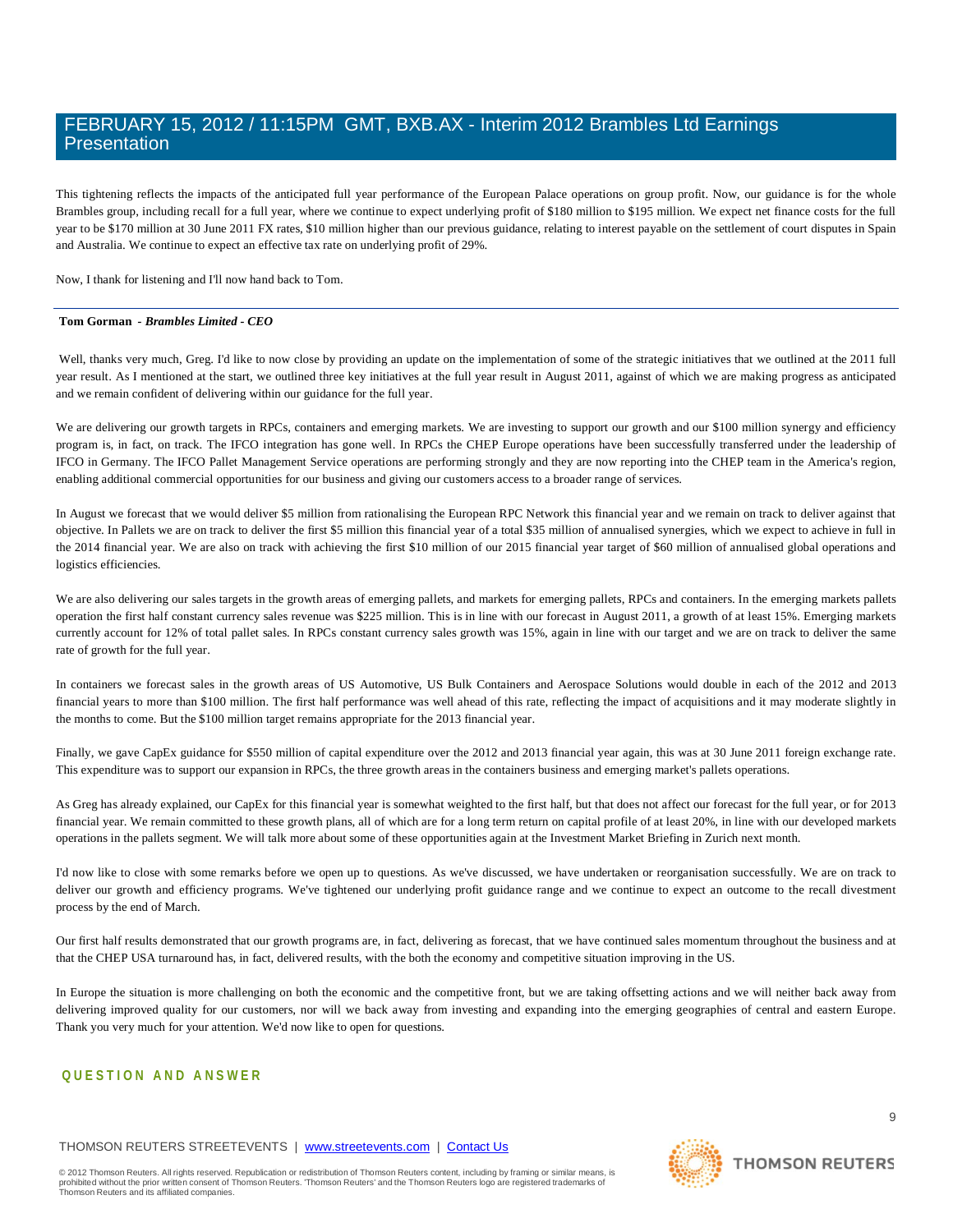#### **James Hall** *- Brambles Limited - Manager IR and Corporate Affairs*

Thanks, Tom. It's James Hall from Brambles Investor Relations speaking here. The first question on the line comes from Simon Mitchell of UBS.

#### **Simon Mitchell** *- UBS - Analyst*

Good morning.

**James Hall** *- Brambles Limited - Manager IR and Corporate Affairs* 

Simon.

#### **Simon Mitchell** *- UBS - Analyst*

I just had some questions on the European Pallets business, firstly on the quality costs. You've flagged \$10 million extra this year on top of the \$22 million I think it was last year, why are you spending this money? Is their feedback coming your way from customers that the quality has slipped to a level that's unacceptable and how can we be sure that we're not heading into any repeat of the US program?

#### **Tom Gorman** *- Brambles Limited - CEO*

Well, thank you very much for the question. First a comment on quality in Europe. It's absolutely in line with all of the guidance we're given in terms of our continued investment in quality to support customer expectations. The feedback that we receive comes in multiple ways. Obviously, we have internal metrics where we look at rejections. We also have a net promoter score system, where we look at customer satisfaction, but ultimately the best metric that one can look at is our ability to grow the business. What we've proved, that even in very difficult economic times, we are continuing to add new customers and this comes because of the quality of our products and services.

Again, these investments are in line and we have no plans to back away. Now, these normalise as we go forward through FY12. In no way, as I've said repeatedly in the past, is this a catch up program, the way the Better Everyday Program was in the US. This is really about ongoing support of quality requirements, in fact, in Europe. As we've indicated there will be another \$5 million in the second half, but we do not anticipate any incremental increase in FY13 or beyond. Thank you.

#### **Simon Mitchell** *- UBS - Analyst*

Okay. Just a second question on Europe, you mentioned competitive pressures and also the difficulty in passing on increased costs. Can you just expand a bit on the competitive situation, both in the proprietary pooling market, plus the trade whitewood system?

#### **Tom Gorman** *- Brambles Limited - CEO*

Look, I think we've seen a couple of activity -- we've seen quite a bit of activity in Europe just in the last couple of months on the competitive front and quite honestly, a lot of that is in response to the strategic action we've taken along with IFCO. But if you look at what's happened with LPR and EPS and more recently IPP and [Packy] combining, clearly there's activity competitively. Look, when you look at the western European markets, if those markets contract, the competitive pressure naturally increases. We're very pleased with our businesses in those countries and we continue to defend our business and as we've proven, we continue to grow our business. Particularly if you look at the initiatives that we started some years ago, they are truly bearing fruit when you look at the 33% growth that we're achieving in central and eastern Europe. So we've continuing to drive positive growth in that business.

As we've always said before, our objective is to have our operating efficiency, so improvement in plan operations and logistics, they should be able to offset the inflationary pressures. We were not able to do that in the half, as we saw a particular increase in lumber prices and in fact, fuel prices. We have in place in the second

#### THOMSON REUTERS STREETEVENTS | [www.streetevents.com](http://www.streetevents.com/) | [Contact Us](http://www010.streetevents.com/contact.asp)

© 2012 Thomson Reuters. All rights reserved. Republication or redistribution of Thomson Reuters content, including by framing or similar means, is<br>prohibited without the prior written consent of Thomson Reuters. 'Thomson R Thomson Reuters and its affiliated companies.

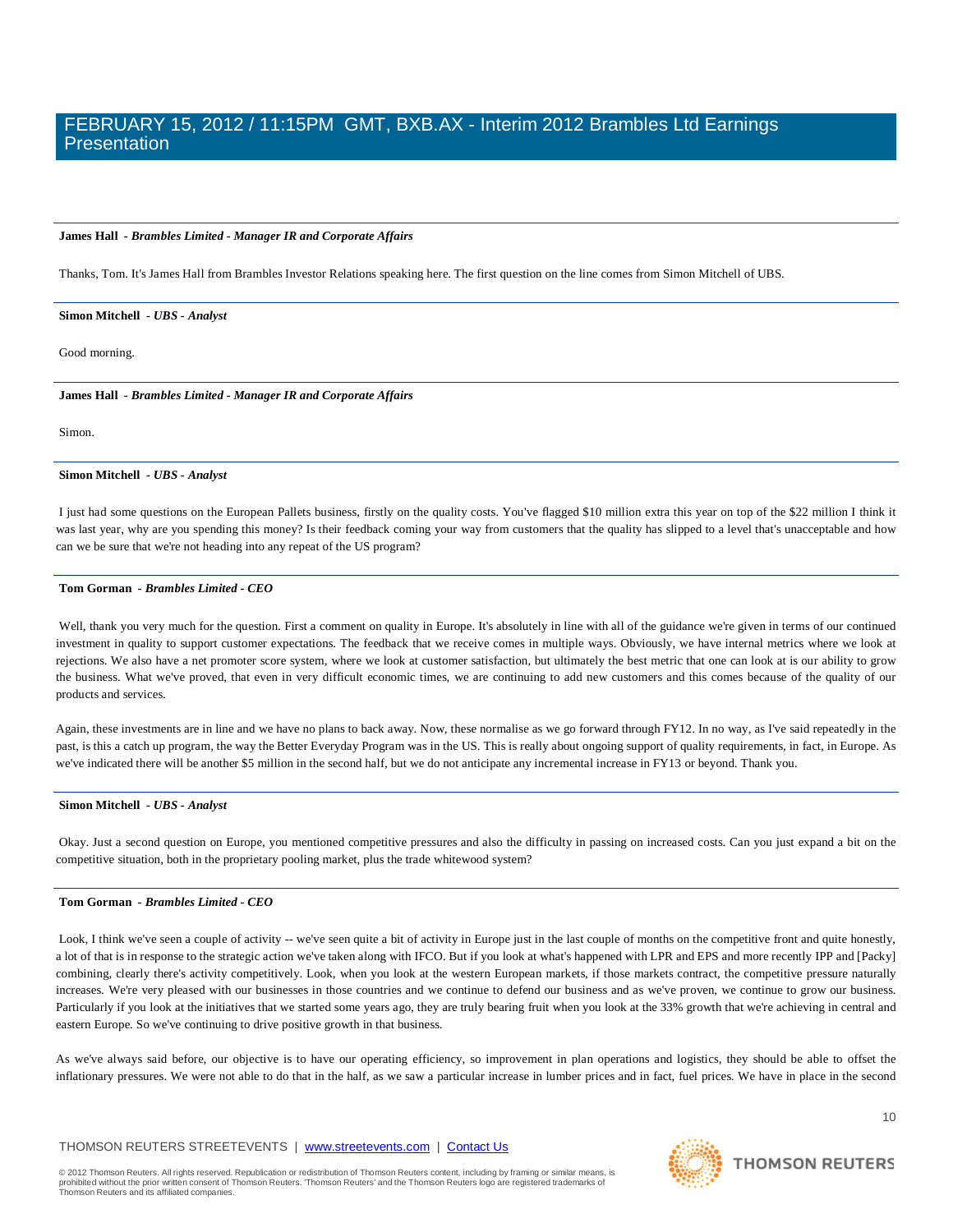half a significant increase in operating efficiencies and as I've indicated, we'll also be attacking overhead costs and those plans are in place. But there is work to be done and we'll continue to stay focused on this and we'll talk more about it when we're together in Zurich.

#### **Simon Mitchell** *- UBS - Analyst*

Thank you.

#### **James Hall** *- Brambles Limited - Manager IR and Corporate Affairs*

The next question comes from Matt Spence of Merrill Lynch.

#### **Matt Spence** *- Merrill Lynch - Research Analyst*

Hi, guys. Thanks for that.

**James Hall** *- Brambles Limited - Manager IR and Corporate Affairs* 

Hi, Matt.

### **Matt Spence** *- Merrill Lynch - Research Analyst*

Slide 33, I just wanted to focus on the increase in the working capital movement there. You mentioned trade debtors, is there any particular region that's responsible for the trade debtors' increase?

#### **James Hall** *- Brambles Limited - Manager IR and Corporate Affairs*

Matt, two things there to note. The first is we've been undergoing a program of pallet centralisation in Europe, because of the complexity of operating/ownership in separate countries was getting too difficult for us and we've also got a favourable tax result of that Belgium. In so doing we have moving the ownership of pallets around Europe through to Belgium and there's about a \$20 million VAT amount that's now owing to us out of Spain in relation to that and that's one of the factors that's driven up the working capital.

The other part of the working capital was not in fact debtors, it was creditors. When we analysed the impact that we were having on our supply chain, we made a decision that we would not try to extract the maximum we could from all of our supplies. We have released that to some extent and so the number of creditor days has come down slightly, but across the broad range of our supply base, that results in the large movement there. So it's not a debtor's issue, we haven't had any change in our bad debts and what you can expect is that this is a one off movement here and it's a bit of a realignment and it's a deliberate thing that we've done.

#### **Matt Spence** *- Merrill Lynch - Research Analyst*

Great, thanks. Does that come through in the second half, does it?

#### **James Hall** *- Brambles Limited - Manager IR and Corporate Affairs*

Well, it should come through as part of the total working capital movement for the full year, but you won't see an increase off the first half.

**Matt Spence** *- Merrill Lynch - Research Analyst* 



**THOMSON REUTERS**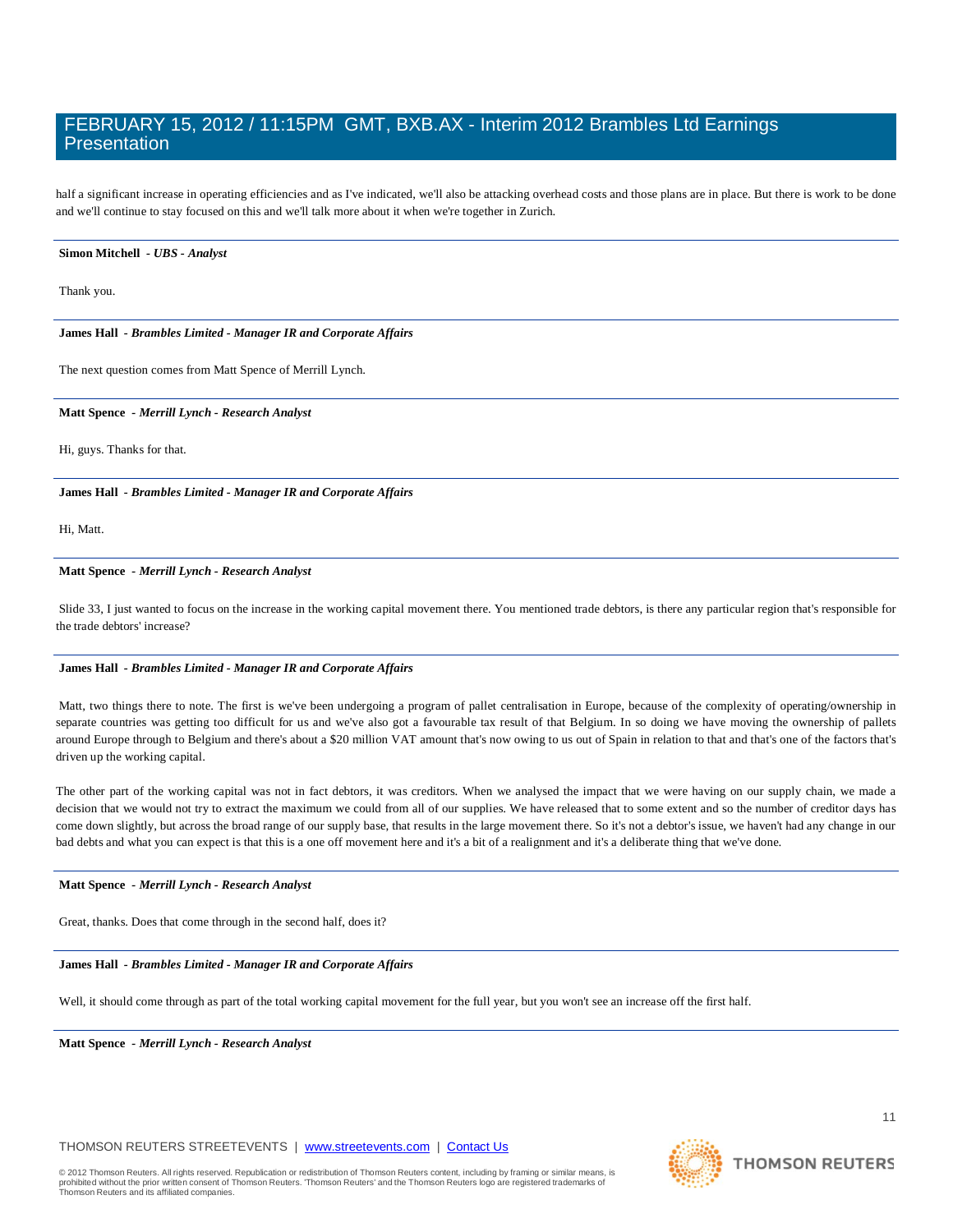Thanks. Then, Tom, just on the recall sales, you said post the FY11 result that you were looking for a price north of \$2 billion. Does that still hold, given what you've seen of the process so far?

#### **Tom Gorman** *- Brambles Limited - CEO*

Yes, Matt, we appreciate the question. As you can imagine we're really in the midst really, in the guts of the commercial portion of this divestiture and we're not really going to address any of those expectations, as we're really down to the -- as we've indicated -- we have a short list of bidders and we're really in the heart of that process now.

#### **Matt Spence** *- Merrill Lynch - Research Analyst*

Thanks.

#### **James Hall** *- Brambles Limited - Manager IR and Corporate Affairs*

Thanks, Matt. The next question comes from Cameron McDonald from Deutsche Bank. Cameron, please go ahead.

### **Cameron McDonald** *- Deutsche Bank - Analyst*

Good morning, guys. Just a couple of quick questions if I can. The better every day costs of \$24 million that you had the benefit from and I appreciate it's under the old structure, I think we were previously looking for \$30 million for the full year. Is that still correct and is it just skewed to the first half?

#### **Tom Gorman** *- Brambles Limited - CEO*

Yes, absolutely. The Better Everyday Program, Cameron, is absolutely in line with our earlier expectations and when we come to the end of the year it will be in line with what we indicated now some two years ago, so the team has been delivering against that. To be clear, this is in line with expectations, it's by no way reducing our commitment to a quality output, it's really that the efficiencies are now flowing through over the last two years.

#### **Cameron McDonald** *- Deutsche Bank - Analyst*

Just another question, if I can. Just on the RPC margin decline, which effectively looks mainly due to the depreciation of that \$5 million, presumably that is a permanent movement now, so it will be \$5 million higher in every period, so \$10 million for the full year?

### **Greg Hayes** *- Brambles Limited - CFO*

Cameron, let me just explain the background to that as well. The previous way that the RPC business calculated depreciation was to have a residual value linked to a granulate -- our regrind prices and this is particularly relevant for Europe where the business is much larger. The problem with that, from our perspective, was that there was a volatility element to it, so what we decided to do was to align the depreciation methodology for the IFCO business, RPC business, consistent with what we use across the rest of our businesses in the pooling space and have a fixed residual value.

In so doing, that actually pulled the residual value down and yes, you can expect that \$5 million or thereabouts will be doubled in the second half. It depends on the growth in the business and it depends on the capital, but on a basis of a consistent capital profile you would expect it to double. Obviously from our perspective that's disappointment at the operating profit line, but clearly at the EBITDA line there's no change in the underlying value of the business.

#### **Matt Spence** *- Merrill Lynch - Research Analyst*

Great, thanks.

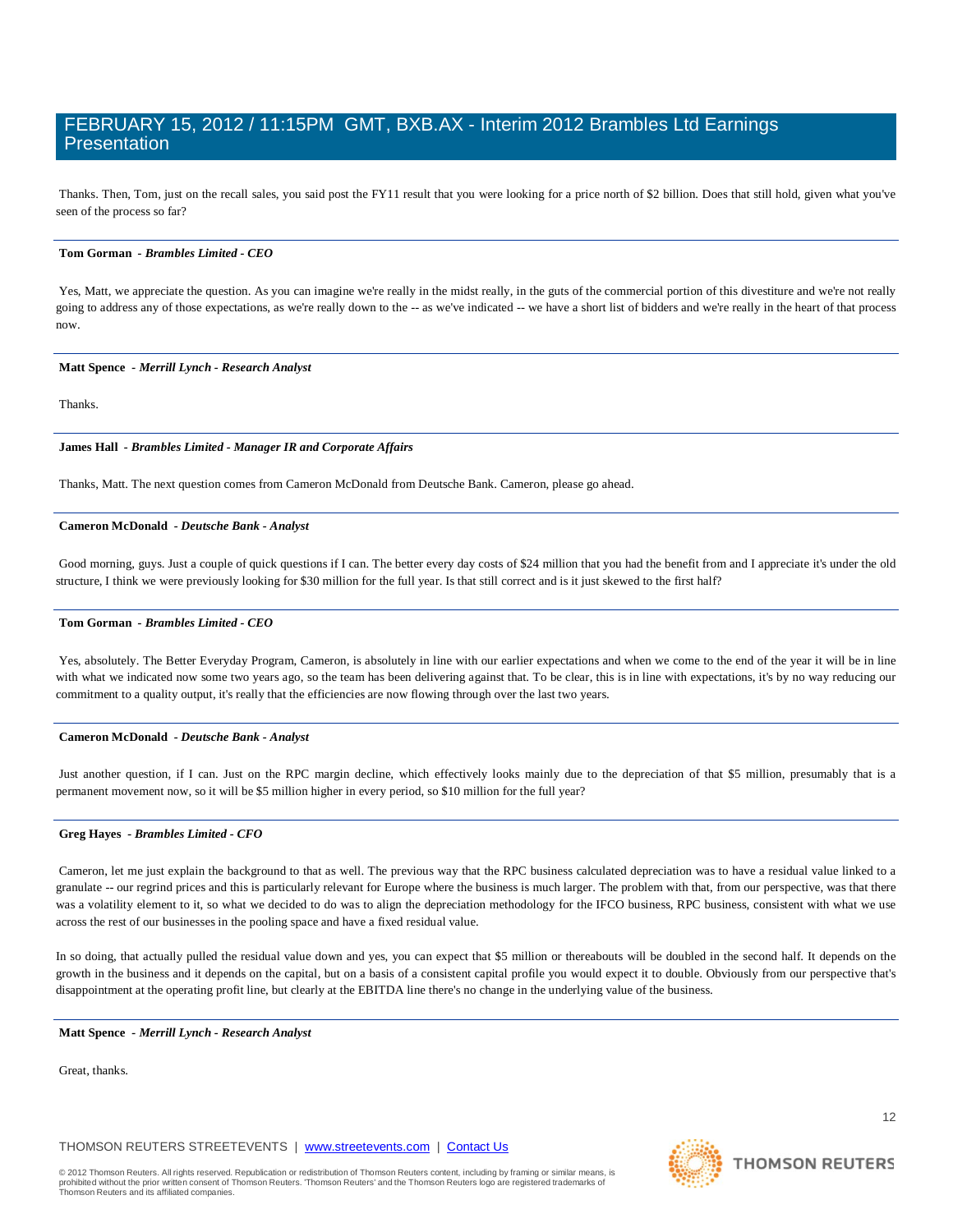#### **James Hall** *- Brambles Limited - Manager IR and Corporate Affairs*

The next question is from Anthony Moulder from Credit Suisse.

#### **Anthony Moulder** *- Credit Suisse - Analyst*

Just that question, I appreciate that IFCOs really only been integrated since October last year, but I just want to understand as to what traction you're seeing as far as advocacy from key retailers and places like central and eastern Europe for the pallet pool in particular.

#### **Tom Gorman** *- Brambles Limited - CEO*

Well, first of all let me say thanks for the question, Anthony. Look, I think when you talk about central and eastern Europe it's quite interesting how that's been integrated really seamlessly. Just around the time that we were completing the acquisition under the CHEP brand, we were able to win some RPC business in Turkey, a fairly large piece of business for us. That transferred seamlessly, along with our employee who won the business and created the sales opportunity. He has transitioned directly to the IFCO team and that's been completely seamless. They've picked up what were the CHEP operating facilities and they've absorbed those very smoothly. The technology that IFCO brings is really being deployed now, not just in western and eastern Europe, but frankly we're availing ourselves of those opportunities globally.

The other big opportunity is that IFCO has quite a powerful product development pipeline and we are now in a position where we can bring those products and spread them globally. One of the other strengths, in addition to their product development capability, is their very strong retailer relationships. Those relationships continue to be very strong and along with (inaudible) and the IFCO team, we continue to coordinate efforts back into those retailers. Now, we're not always calling on exactly the same people within that retailer structure, but the cooperation thus far has been quite good.

#### **Anthony Moulder** *- Credit Suisse - Analyst*

Thank you.

#### **James Hall** *- Brambles Limited - Manager IR and Corporate Affairs*

Thanks, Anthony. Next we've got Matt Crowe from Commonwealth Bank. Matt, please go ahead.

#### **Matt Crowe** *- CBA Equities - Analyst*

Good morning, Tom and Greg. Can you just comment on the extent to which the growth of emerging markets is dampening or limiting margin expansion across the pallet business? It seems that whenever you push on the CapEx spending in those markets, there's a pretty hefty OpEx spend that comes with it. Then I guess a related question is, if that CapEx thing has been front loaded, it slows in the second half. Would you expect a bit of a margin improvement also, because the full year guidance seems to suggest quite an improvement in the second half.

#### **Tom Gorman** *- Brambles Limited - CEO*

I thank you again for your question. I just might take a step back and talk a little bit about emerging markets and how we look at emerging markets and in a way there are no two created equal. So when we look at central and Eastern Europe to start with, those are really contiguous to our core business in Western Europe. So as we grow eastward in Europe, we really are in a position where we can leverage overheads very effectively, so we build business out. But you really use all of the core logistics knowledge and capability and the plan operations knowledge and capacity and you leverage that quite effectively.

So in very short order on an incremental basis, you can achieve profitability in those new markets. When you look at other markets, like India and China for example and take the take the specific case of China where we're targeting profitability on a run rate basis by the end of this year, it took us a number of years to get there,

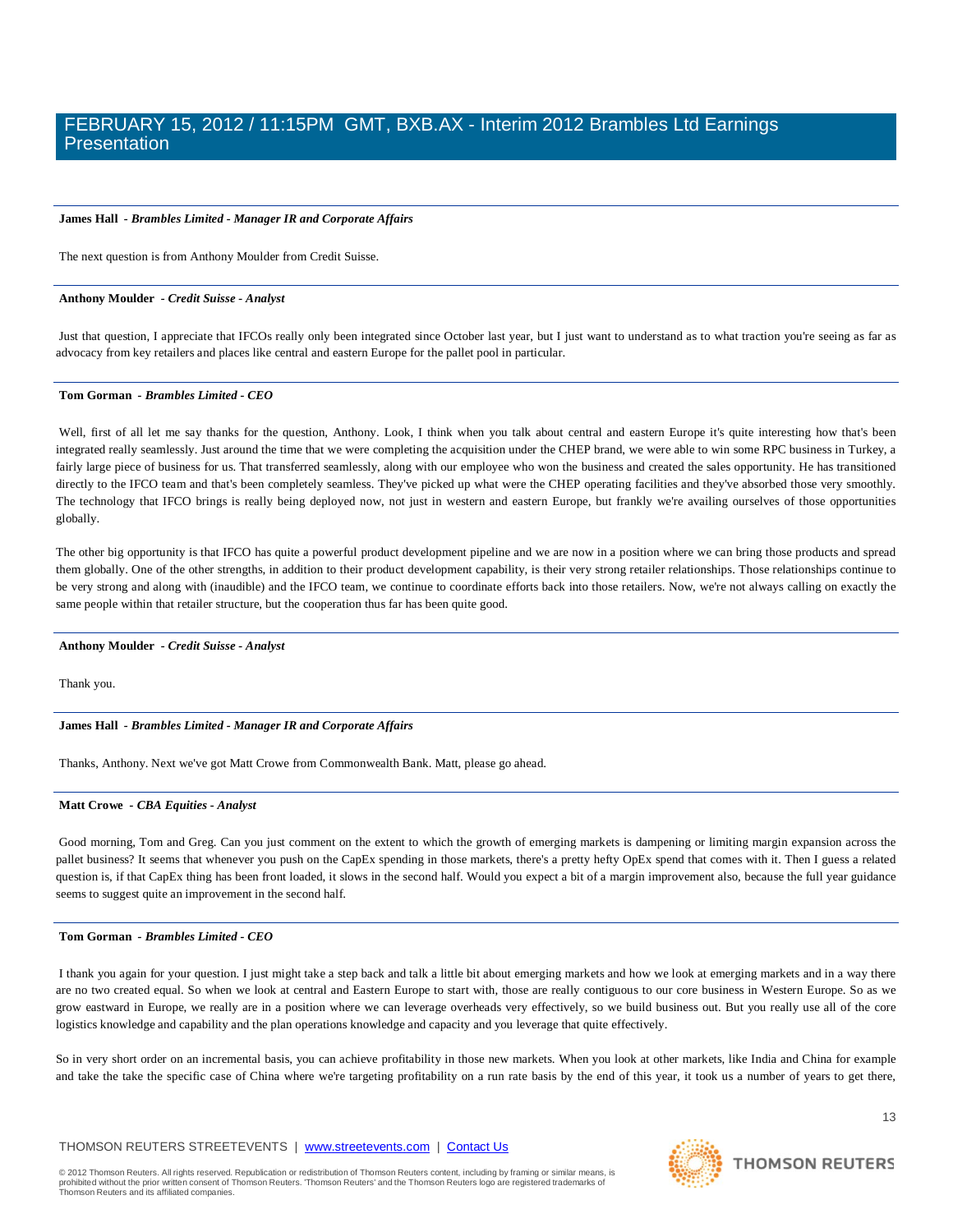because not only do you have the operating expense, the direct operating expense, but we really had to build the overheads and build the capability from scratch. We didn't have a contiguous operation, if you will, that we could draw from. So there's no question that from a central and eastern European situation you leverage overheads more quickly.

What you are seeing in Europe, however, is you're seeing a shift of our business eastward. As part of that we had well established business in the UK, clearly well established in Iberia, which is Spain and Portugal. Those businesses at the moment are struggling in terms of underlying economic conditions. The businesses are actually still very good from our perspective, but we're not getting that organic growth.

So as we shift that pipeline eastward, you are naturally moving into slightly less efficient operations, because we're still building our networks and still building to scale. You kind of get a positive effect from overhead leveraging, but you do get an effect as you build our scale from an operating standpoint, that they're not quite as efficient as we are in the western part of Europe.

I think the positive message that we see, however, is that our ability to grow that business, our ability to get the support of our major customers and the operating profit, or I should say the gross profit levels that we're achieving in those markets, all indicate to us that they're going to be very, very sound businesses for us as they continue to grow.

#### **James Hall** *- Brambles Limited - Manager IR and Corporate Affairs*

Thanks. Next up Andrew Gibson from Goldman Sachs, Andrew please go ahead with your question.

#### **Andrew Gibson** *- Goldman Sachs - Analyst*

Hi, guys, just a few questions. First of all, this relates to both the P&L and the cash flow. I first note the provisions, this other line, there is a step up there in the cash flow -- this is slide 33 -- just at the cash flow reconciliation at EBITDA, which I suspect ties into the step up in other costs in the P&L as well. Now, I assume they're largely related to the new businesses, if acquired, is there anything else of significance in there that we need to know about?

### **Greg Hayes** *- Brambles Limited - CFO*

The one thing in there -- Andrew, it's Greg here -- is the cash flow related to the Bunning's settlement, which came through in December, so that specifically has come through to cash flow line. That's a bit over \$10 million.

#### **Andrew Gibson** *- Goldman Sachs - Analyst*

Just a couple of other questions, if I may. Just on pricing, first of all in Europe, was part of the issue there that the pricing mechanisms you had around the likes of lumber, fuel, etcetera, was there a lag there that you might recoup in the second half? Then just also in the Americas, or more specifically the US, you are still targeting margins there of around the mid-20% by fiscal 13 and just if you can provide us a little bit of an update as to how the pricing environment is looking in the US at the moment?

#### **Tom Gorman** *- Brambles Limited - CEO*

So let me cover and I'd like to do them in the reverse order, if I may. The US market, we've never given guidance on US performance, we've given guidance on the Americas performance and we're still targeting mid-20s and we're confident that we're going to get there. You've seen good performance out of the US in particular, but also very sound growth continuing in Canada and Latin America. Those are both very strong businesses for us, so in a way we're confirming that our objective, to get to mid-20s.

I might come to your first question now. The pricing situation, you've really hit the nail on the head. You know that our pricing methodology in Europe really is an index system and that index system does in fact -- it is really set by country. So the three prime components of it are lumber, fuel and labor, but it is done on a local or country basis and its set annually. To a degree it is, in fact, a lag effect but it takes -- it looks at the matrices at that point in time. So we did get some pricing in Europe and as I indicated, we're going to see a flow through of those pricing actions taken, that were taken in the first half and they'll flow through to the second half.

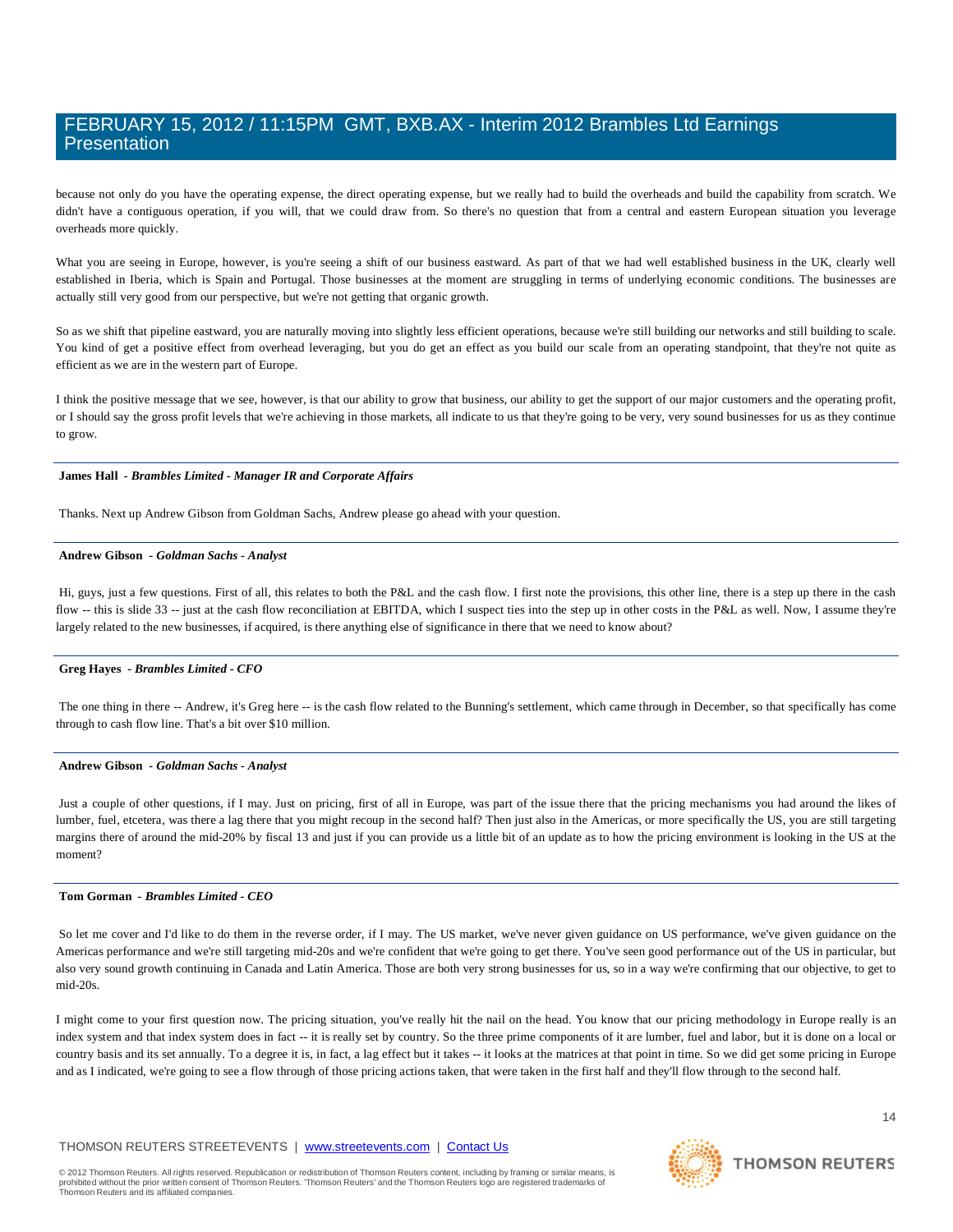The challenge that we have now, if you look at particularly some of the key drivers, if you look at where fuel costs are, they're up significantly year on year and not all of that was recovered in the pricing index and lumber costs are up significantly as well. I think you also understand conversely to that, when wood prices go up, that also drives whitewood costs up and that often works to our benefit as we're presenting pooling as a more efficient and more cost effective alternative. So you have two; you have an offsetting cost increase, but then you also are seeing opportunities vis-a-vis a whitewood competitor.

The US, I think we've instituted quite a number of actions with the US team, not only is their underlying business improving, but there has been a renewed focus there in terms of effective return on capital, return on our investment in that business and we were able to get some favourable pricing and mix in the first half and that will flow through to the second half as well.

#### **James Hall** *- Brambles Limited - Manager IR and Corporate Affairs*

Now, the next question is from Russell Shaw from Macquarie. Russell, please go ahead.

#### **Russell Shaw** *- Macquarie - Analyst*

Thanks, good morning guys, just a couple of questions. On slide 40 you talk about the synergies and efficiencies, you've got a target of \$20 million for this year. How are you actually tracking? Can you say how much you believe you've accomplished in the first half versus your expectations for second half?

#### **Tom Gorman** *- Brambles Limited - CEO*

Yes look, we're on track to deliver on a full year basis. We're just slightly less than half in the first half of the year. Look, the teams have come together, the new organisational structure took effect on 1 October, but there's great energy and we have very solid work plans. But in simple terms, we're committed to delivering it this year and just slightly less than half in the first half.

#### **Russell Shaw** *- Macquarie - Analyst*

I was just wondering, given your European operations, would you be expecting some of that to flow through in the second half, together with those price rises you spoke about earlier?

#### **Tom Gorman** *- Brambles Limited - CEO*

Yes, I think we're very confident that our operational efficiencies in the second half are going to exceed what we delivered in the first half. We're also confident that our overhead costs will come out to a better -- to a larger extent in the second than the first. However, having said that the inflationary pressures continue, so our performance against those costs will be better in the second half but net/net, you're still going to see cost pressures continuing in the second half. I mentioned this in my earlier comments, but those synergies that we talked about, those are really in addition to the efficiencies that we plan on delivering in Europe in the second half.

Look, there's good focus, the team knows what they need to get done and there's a lot of work underway in what remains, as we've said very openly, was it going to continue to remain a very challenging environment, particularly in our largest markets today of the UK, France and Spain.

#### **Russell Shaw** *- Macquarie - Analyst*

Thanks. So then, just with respect to the depreciation, or the extra depreciation, Greg, you mentioned relating to the IFCO. The IFCO RPC business showing \$5 million extra in the half, likely doubling of that in the second half, should call it \$15 million to \$20 million on an annualised run rate. Did you know about that when you gave the guidance back in August last year?

**Greg Hayes** *- Brambles Limited - CFO* 

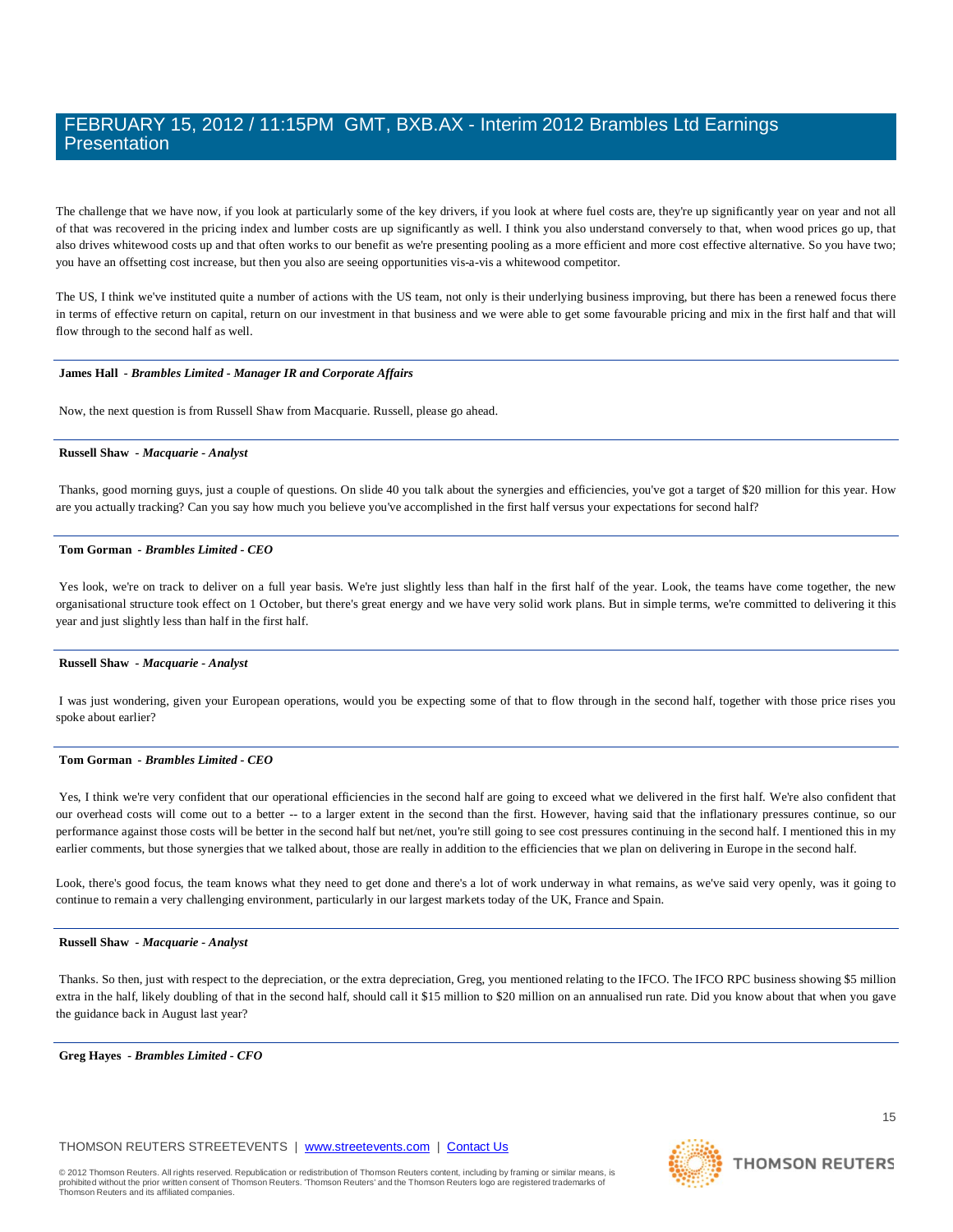The first, Russell, is that -- maybe I didn't explain myself very well -- in saying it's going to double, that's just the full year number --

#### **Russell Shaw** *- Macquarie - Analyst*

(inaudible)

#### **Greg Hayes** *- Brambles Limited - CFO*

-- so you can assume its \$10 million and maybe a bit extra, \$1 million or \$2 million extra, given the growth that we expect in the business and the depreciable asset base. No, we didn't. Look, we certainly during the due diligence we spent a lot of time analysing how the business operates. We also spent a lot of time on understanding how depreciation was calculated. It'd fair to say that from a valuation perspective we focused much more on EBITDA than we did on EBIT, but nonetheless we were fully aware of how the depreciation was calculated.

It's actually been the volatility in the granulate price that's really changed and we've been looking at this and if you are continually adjusting your residual value on the basis of a commodity, such as granulate, which is a -- it's one of those traded markets that can move around very significantly. We were just finding that that was going to create more volatility in our P&L than we were really prepared to accept. So we made this decision, it's unfortunate that it's got a negative impact in the P&L, but we think it's the best outcome for us internally in managing the business and the best outcome for us to be able to explain the business externally.

#### **Russell Shaw** *- Macquarie - Analyst*

I guess it's like that. Are you still pretty comfortable with an implied 45-50 split of earnings, given your revised guidance?

#### **Greg Hayes** *- Brambles Limited - CFO*

Yes, we are. Look, when you have at that revised -- when you have a look at that, the Recall number is pretty self-evident.

#### **Russell Shaw** *- Macquarie - Analyst*

Yes.

#### **Greg Hayes** *- Brambles Limited - CFO*

If you use the guidance that we've given you, you can see that that's a fairly strong second half compared to first half. Look, part of that is because the cost outs, they're fazed and there's about a \$5 million improvement in the cost out second half to first out in Recall. The RPC business itself is going to have a better second half than first half. Our pallet business is in that normal 47 first half thereabouts, 53 second half. So yes, the split's there and we know the works in front of us, but all of the forecasting that we'd previously done was indicating that this would be the split.

#### **James Hall** *- Brambles Limited - Manager IR and Corporate Affairs*

The next question is from Scott Carroll from JP Morgan. Scott, if you would like to ask your question, please.

#### **Scott Carroll** *- JP Morgan - Analyst*

Hi, Tom. Previously you mentioned cost savings and efficiency gains in the European pallet network, I was just wondering if there's any potential upside for RPCs there that could come through in the second half? Just also on RPCs, whether the economic -- macro conditions in Europe, which is the key market, having an impact on growth?

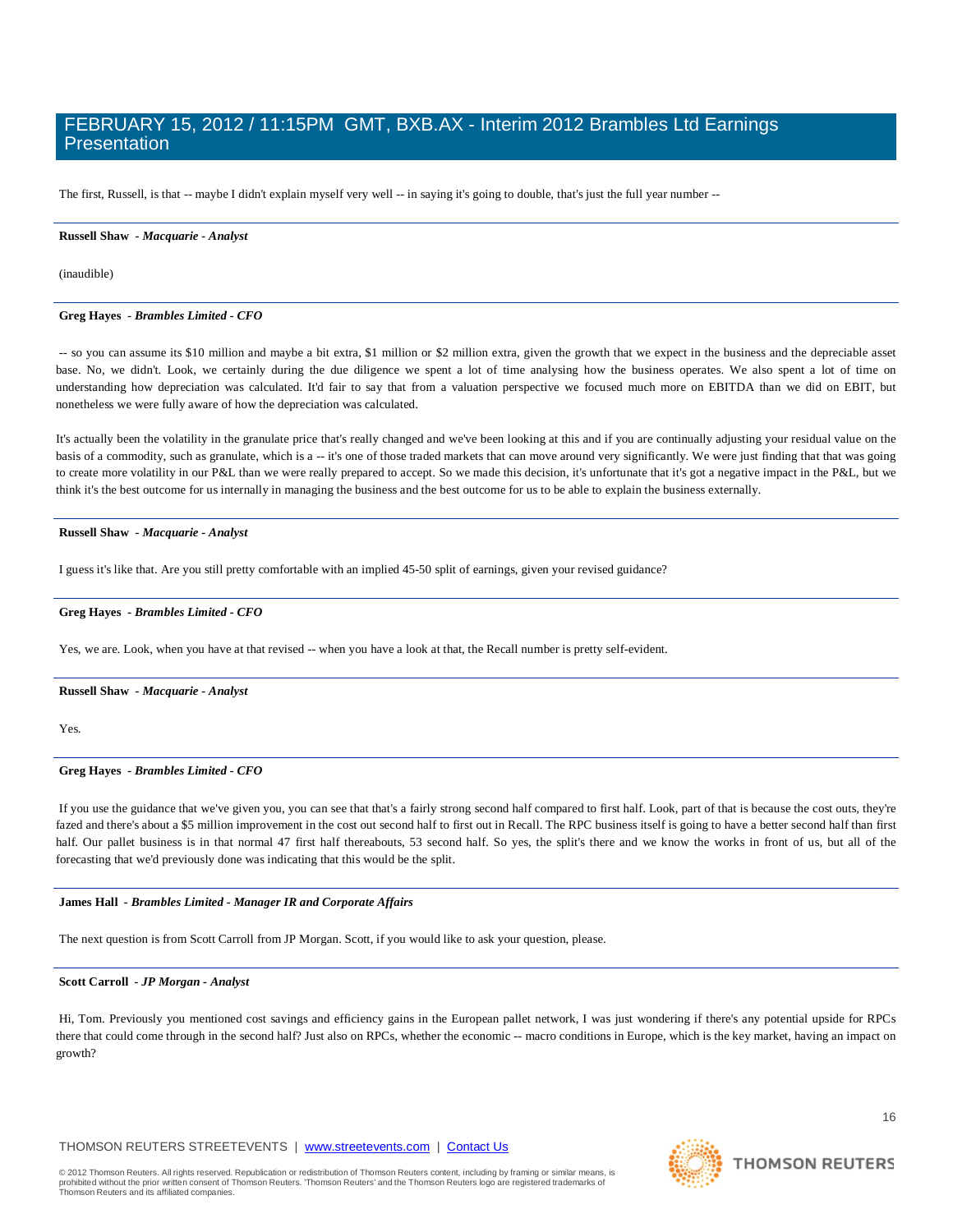#### **Tom Gorman** *- Brambles Limited - CEO*

Yes well, I'll take the second question first. No, the difficult conditions that we're seeing in Europe from a macro economic standpoint are really are not affecting the growth in our RPC business. Our European business continues to grow very strongly and as -- in particular as I indicated earlier, some of the opportunities in central and eastern Europe are also adding to that, so the IFCO team is really doing a hell of a job in Europe.

In terms of efficiencies, the vast majority of the synergies that you're going to see, as we've always indicated, are really going to be in the US. The process in Europe on the RPC side was really quite straightforward. Essentially from 1 October the IFCO took over the operations of what had been the CHEP RPC business, so that has been absorbed. There are some synergies that will come from that and we've identified \$5 million and we'll deliver that on a full year basis.

When you then look at what's happening in the US, none of that is RPC related, because as you know, we didn't have an RPC business there, so that was always IFCO run. The opportunities there, the \$35 million over the next couple of years, really comes primarily from network optimising what is the IFCO PMS or the whitewood footprint that they have and combining that footprint with the CHEP footprint and that work is well and truly underway. We remain very confident that the \$35 million is achievable on that front.

#### **James Hall** *- Brambles Limited - Manager IR and Corporate Affairs*

We have a final question from Scott Ryall from CLSA. Scott, would you like to go ahead, please?

#### **Scott Ryall** *- CLSA - Analyst*

Sure, thank you. Greg, the slide 19 was very helpful. Thank you for the FX adjustment to reconcile with your constantly 30 June exchange rate forecast. Can I just clarify, if we used -- I don't know if you've got this number in your mind though, you want to come back, but given where exchange rates, the euro against the US, that's it low for the six months and those sorts of things. If we look at your guidance as at 30 June exchange rate, if you used -- I don't know -- average exchange rates over the first half, or exchange rates at the end of the first half, am I right to suggest you'd take off about \$45 million, a little more than double what the impact was in the first half, because where the directional--

#### **Greg Hayes** *- Brambles Limited - CFO*

I think, Scott, it's a good point. Last year we had the benefit of exchange rates going in a different way and we ended up with a significant increase. If you take the first half and then you extrapolate out using December change rates, for example, you're in the ball park that you're talking about, maybe a little bit higher than that. But again, we try not to speculate, because we don't know what will happen with the exchange. But for the purposes of forecasting forward, the number you quoted or maybe just a bit higher would be where we would calculate it out.

#### **Scott Ryall** *- CLSA - Analyst*

No, if you knew that I'd say you were in the wrong job. In terms of Recall, now I take Tom's point about the sale process ongoing and those sorts of things, can I maybe ask that question in a slightly different way?

#### **Greg Hayes** *- Brambles Limited - CFO*

You can try.

#### **Scott Ryall** *- CLSA - Analyst*

Based on the bids, indicative bids that you got in the final process ongoing and the fact that you've taken the action that you have in moving Recall around the P&L, well, down the bottom, does that mean you're 100% sure of the sale process going ahead?